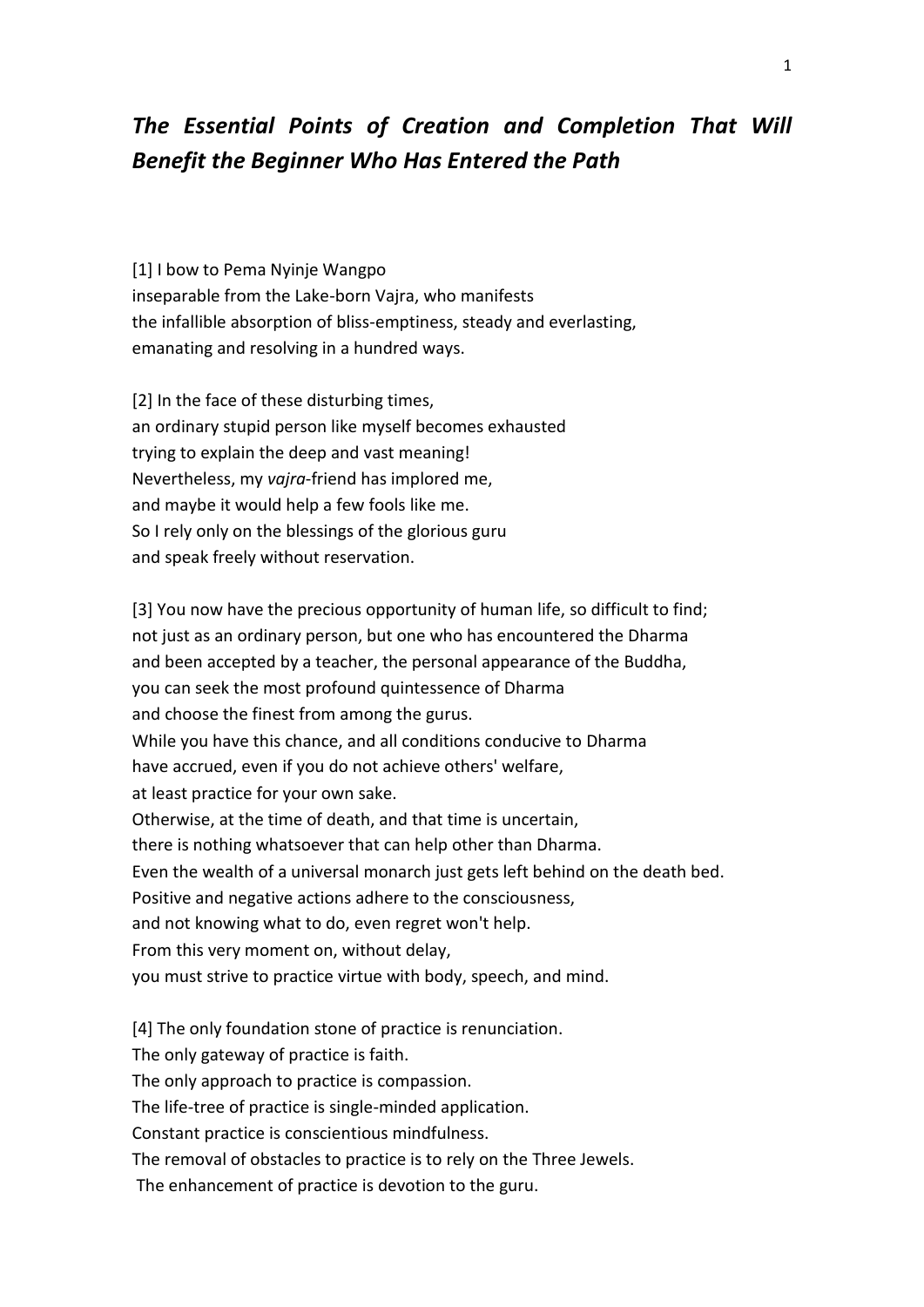Unmistakable practice is the guru's instruction.

The one essential point of practice is that the Three Roots combined

and all of the peaceful and wrathful mandalas

arise as the guru's display-this one thing is sufficient.

[5] The most gifted individuals are those who have developed in previous lives,

have already reached the full capacity of devotion, and are born as great, superior beings.

For them, even without following the stages of practice,

it is still possible to perceive the truth of reality.

For all others, it is as the noble Nagarjuna said:

Listening to Dharma engenders contemplation,

and contemplation gives rise to the meditation experience-this is the sequence.

So if you abandon distraction and continuously apply effort,

first the intelligence that comes from listening

will result in comprehension of the general characteristics of the phenomena of cyclic existence and its transcendence.

Then, contemplation will pacify blatant grasping to the reality of illusory appearances, meditation develops the definitive direct experience of mind, and so on.

Thus the previous stages act as causes for the arising of the latter.

When this is not the case, it is like desiring results without any cause.

You may claim that your accumulation, purification, and practice are most excellent,

bemoaning the hardships of a practice that is merely conjectural.

This kind of experience will not lead to conviction.

Without conviction, you are stranded in doubt, and doubt

is the only supreme obstacle.

When conviction arises through listening, contemplating, and meditating,

even if someone says "this meditation will send you to hell,"

rather than being frightened, you will be supremely confident.

[6] The essential point of all the modes of Dharma taught by the Buddha

can be epitomized as a method to subdue one's mind.

The entryway into the initial mind practice

is surely renunciation, without which there is no way.

If authentic renunciation arises, compulsive activities will be few;

if activities are few, the significance of non-action will be near.

When non-action is realized, it is the true nature.

There is no other buddha outside of that.

[7] There are many categories of view, meditation, and action, but when applied to one's own mind,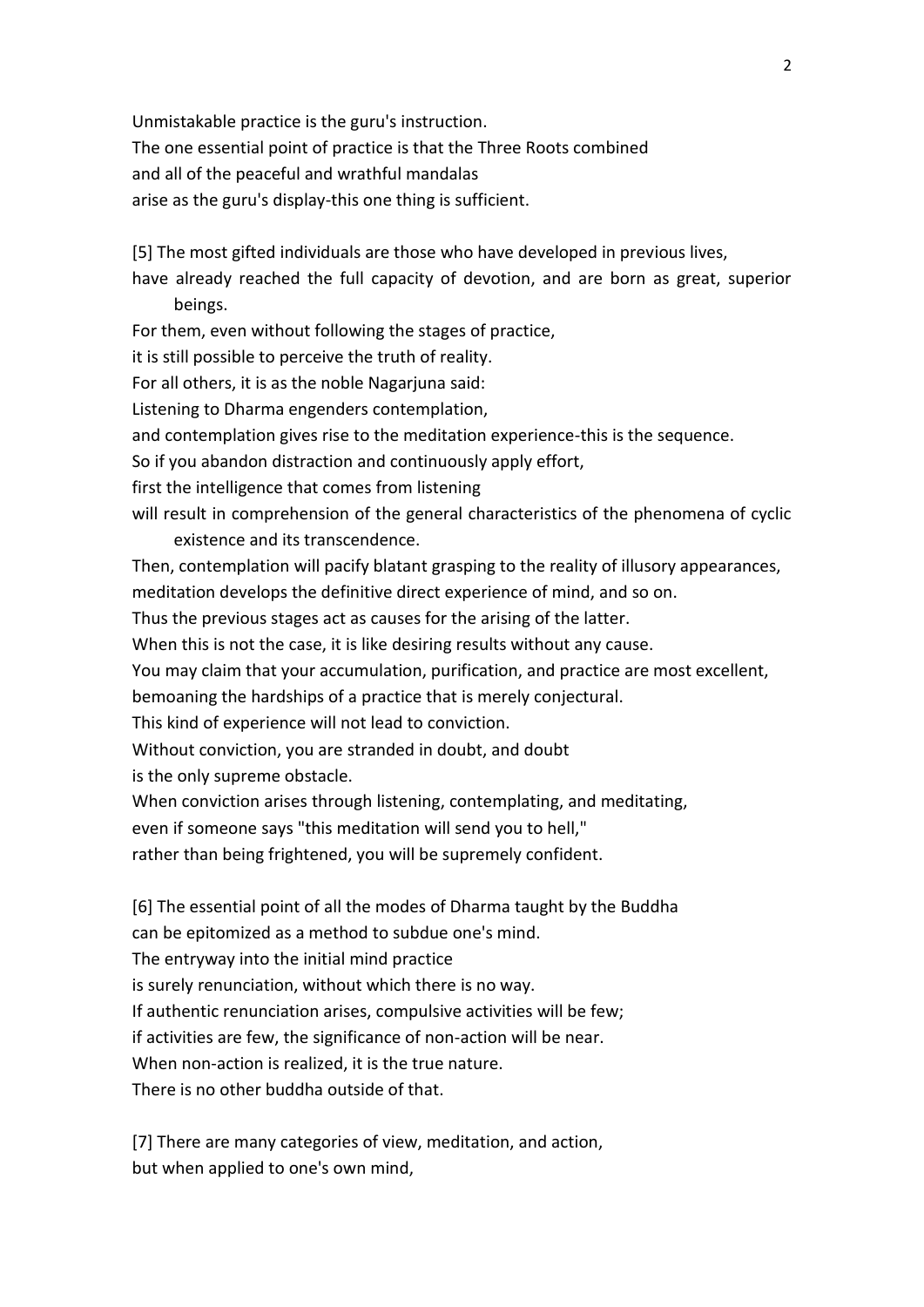the view is absolute conviction in the true nature; meditation is assimilating that meaning in one's being; and action is recognizing anything that happens as that view and meditation. It follows that the fruition will be the actualization of things as they are.

[8] The root of delusion is one's own mind grasping external appearances as being truly existent. Whatever creation or completion stage meditations are employed, all are intended as methods to reverse this attachment to the reality of deluded appearance. If stubborn habits of attachment and aversion are not reversed, then meditation is as meaningless as a gopher hibernating in a hole. Creation stage is the vast imaginary nature of contrivance and completion stage is the profound perfectly existent nature of genuine condition. These are the names and definitions that have been taught. They are also described as with and without elaboration, respectively. Since they are both exclusively the infallible intention of the victorious ones who recognize the different capacities of individuals, there is no question of division into good and bad. The point is to do practice appropriate to one's own intellect.

[9] In the mantra approach, with its many methods and few austerities, a person of sharp faculties and high intelligence may gather the two accumulations during all activities and never do even a trace of anything meaningless. This is not, however, the sphere of activity for a fool with mistaken views. With little attachment to the reality of whatever arises, deeply rooted devotion and belief in the path of methods, and tenacity in pursuing the significance of the goal, ordinary and supreme mastery will come quicker than a summoned guest!

[10] All phenomena are subsumed under the two truths: the relative truth is true with respect to delusion, and the absolute truth is true with respect to true nature. The definition of "truth" is that it is without deception. If you know that the two truths are inseparable, like the moon in water, then the extinction of deluded appearance is close at hand.

[11] There is no doubt that both the provisional and definitive paths lead to buddhahood,

but there are shorter and longer paths.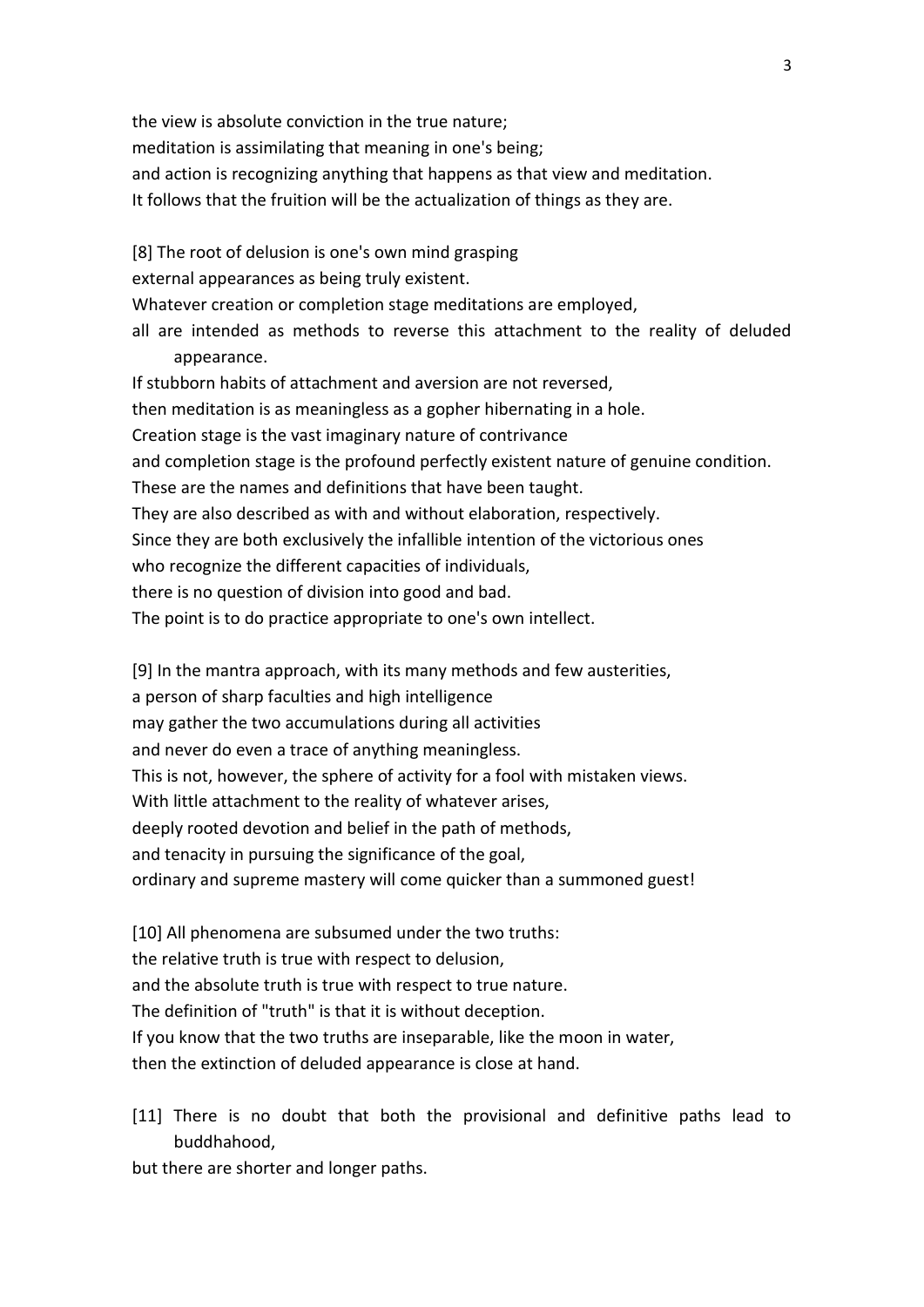For instance, the destination may be a single place, such as Lhasa, but you could either go on foot or by flying through the air. Even on the short path, a person with meager intelligence will not discover the distinctive wisdom, but will be left among the ordinary. Disdaining the lower and unable to grasp the higher, talking of emptiness, such a person will neglect cause and effect, mouthing on about the view while in a state of self-deception. It would be better to concentrate on the gradual path.

[12] In entering the path, there is both the sutra approach and the mantra approach,

and there are a vast number of methods for following them.

The omniscient one taught that to do no unvirtuous deeds whatsoever,

to practice virtue, and to control one's own mind summarizes sutra practice,

and meditation on the two stages of creation and completion

summarizes mantra practice.

Since the mind is the root of all phenomena,

it is crucial to control it right from the start.

Doing recitation and visualization practices without mental control

could go on for lifetimes without resulting in enlightenment.

What is called "mental control" means controlling afflictive emotions.

Methods of controlling afflictive emotions can be subsumed into three: rejection,

transformation, and recognition.

Rejecting these emotions is the ordinary approach of the sutras.

Desire is renounced through contemplation on repulsiveness, hatred through contemplation on love,

and stupidity through meditation on interdependent relationship.

[13] The uncommon approach of mantra is to transform afflictive emotions.

When desire arises, you meditate on Amitabha

or a deity such as Heruka in union.

The desirous thought is transformed into the deity.

The other deluded emotions are treated in the same way.

[14] The exceptional approach is to recognize the true nature of afflictive emotions.

When desirous thoughts arise vividly,

looking directly at their essence, they subside in themselves.

This is the dawning of *mahamudra*, bliss and emptiness inseparable.

It is also called the pristine wisdom of discernment.

There has never been anything to reject, nor to accept,

nor to transform; everything is contained within mind.

Know that there is no other intention of a buddha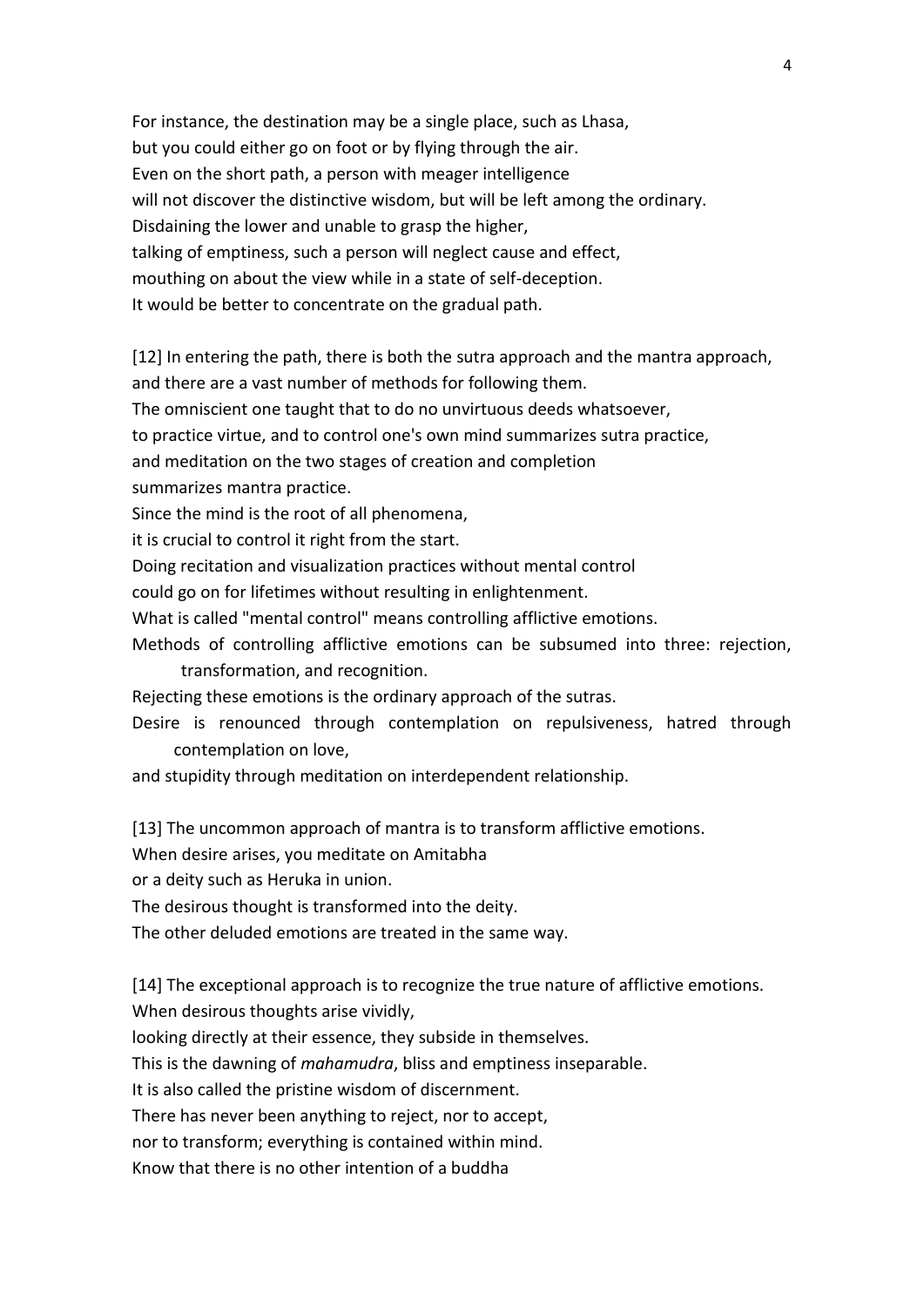than simply the uncontrived mind itself.

[15] There is a method for practicing all three of these approaches in one sitting, according to Gyalwa Yangon. With thoughts of desire, for example, as soon as they arise think: "From now on until enlightenment I will do away with these ordinary thoughts of desire." In this way establish an attitude of rejection. Then imagine that whatever ordinary disturbing thoughts of desire in the minds of all beings throughout space, causing unbearable experiences of suffering, as well as the thoughts of desire causing obstacles to the minds of spiritual guides who are practicing Dharma, are all gathered into your own desire, and the minds of all beings become free of desire. Then, thinking that by using these very thoughts of desire, you will practice the two stages in order to place all beings in the state of Vajradhara, meditate that you instantly become a *heruka* such as Chakrasamvara, masculine and feminine in union, with all the adornments. When you identify your awareness with the masculine and visualize the form of the feminine too intimately, there is still the danger that the toxic effect of desire will resurface, resulting initially in loss of vital energy and ultimately in coming under the power of desire. In general, it is inappropriate to pursue mundane thoughts and affiictive emotions while meditating on a deity. Imagine that your root guru, magnificent and powerful, is in your heart on a lotus and moon seat. Pray sincerely again and again for the blessing that the thoughts of desire that occur in your mind arise as the pristine wisdom of discernment. Then look directly at your own mind as the inseparability of the deity, the guru, and the emotion. The meditation should be maintained from the time the emotion arises just until it is resolved. Afterward, do a prayer to perfectly dedicate the merit, such as "By this virtue may the thoughts of desire of all deluded sentient beings and obstacles to the stages and paths of Dharma practitioners be eliminated, and the bliss-emptiness of mahamudra be actualized."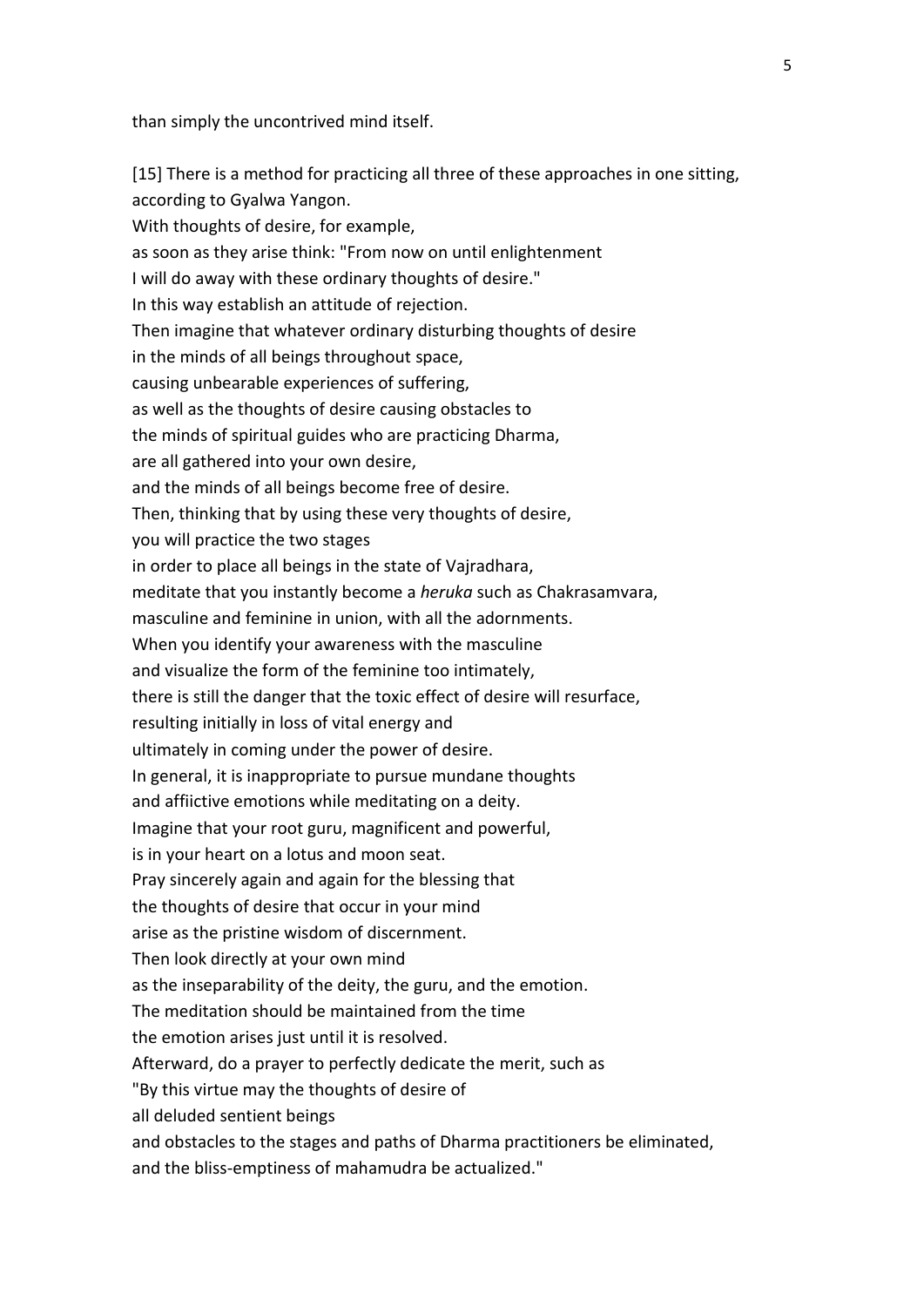Apply this kind of meditation to hatred and stupidity as well. For pacifying hatred, it is especially effective to meditate on a deity.

- [16] Creation stage is mainly for undermining the deluded appearance of ordinary reality,
- and completion stage for undermining attachment to the reality of that creation stage itself.
- The actualization of Vajradhara in a single lifetime

will not be achieved if creation and completion are separated.

Even though the unity of creation and completion is the profound approach,

until the movement of thoughts arises *as* meditation,

it is not the real practice of unity, so you should alternate their practice.

Contrived unity is a mental fabrication and should be abandoned.

[17] In the meditation of creation stage, there are four aspects

of which you should gain at least some understanding:

the basis of purification, that which is to be purified, that which purifies, and the result of purification.

The basis of purification is the eternal, noncomposite realm of reality

that fully permeates all beings as the buddha nature.

Sentient beings thus also possess the qualities of the body of reality, such as the marks and signs,

that exist as an integral aspect of awareness: this is the basis for purification.

That which is to be purified is the incidental blemish of delusion

arising from ignorance without beginning, which obscures this buddha nature.

An example would be the sun obscured by clouds.

The sunshine is the capacity to manifest inherent qualities.

The clouds are incidental blemishes that could clear away.

Emotional and cognitive obscurations and those of meditative absorption are what is to be purified.

That which purifies are the many different form yogas,

such as the creation of the five actual enlightening factors, the four vajras, and the three rituals, which purify, respectively,

womb birth, egg birth, and moisture-warmth birth.

Miraculous birth is purified by the instantaneously complete creation.

Although scholars have applied many conflicting explanations,

we could summarize in the knowledge that there is nothing really contradictory.

From the initial meditation on the deity visualization up to the dissolution,

each ritual has its own sequence, but to generalize:

the basis on which purification takes place is the buddha nature itself;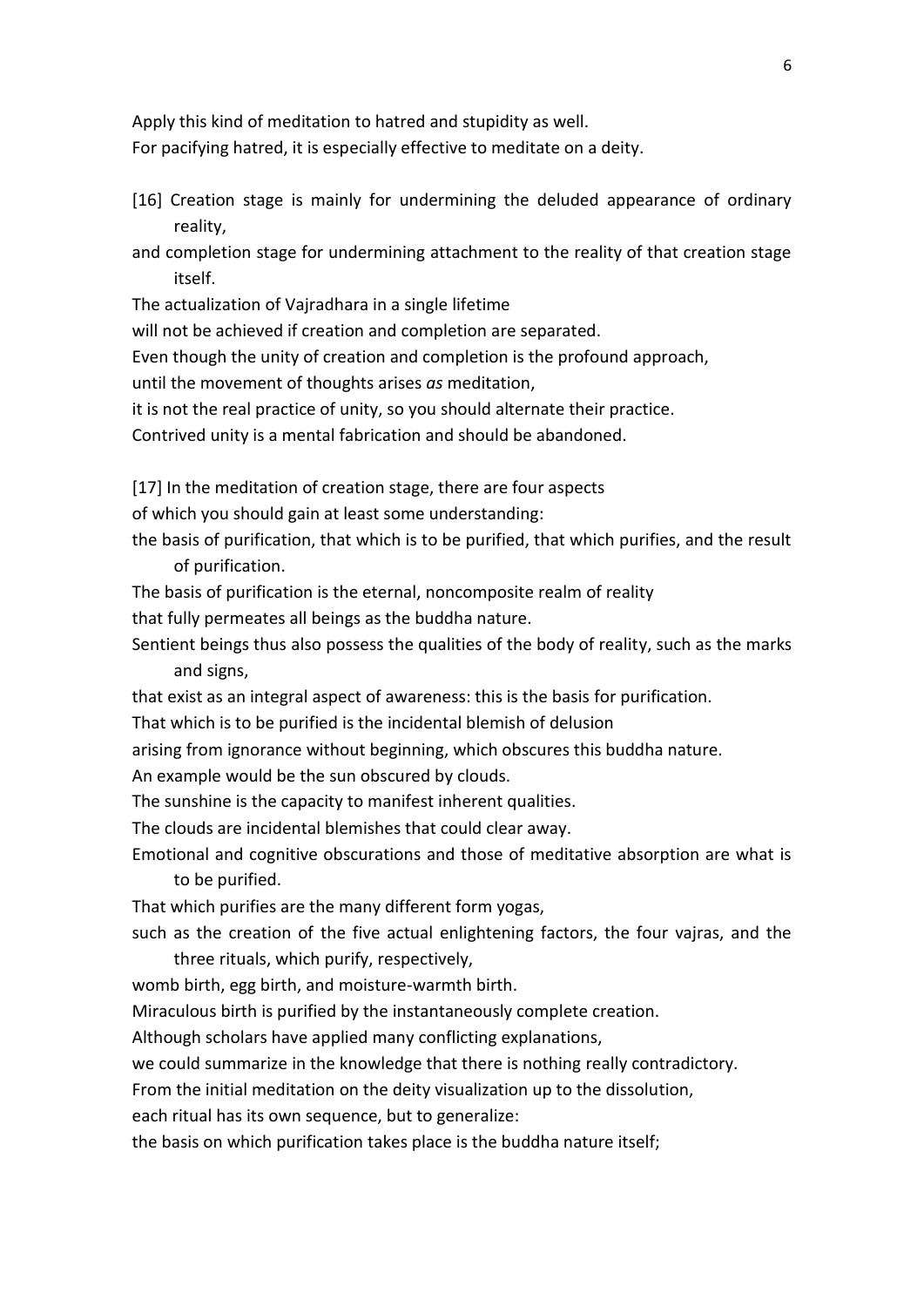that which is purified is the delusion of the infant consciousness from the time it enters and is born

through the time of the intermediate state of death.

There are different ritual sequences in the old and new traditions,

but with respect to purifying the blemishes of deluded emotion they are the same.

For instance, for disease of the eyes one primarily uses a scalpel,

or orally administers cooling or warming substances for imbalances in heat or cold, the particular remedy depending on the kind of disease.

There are as many methods of purification as there are problems to be purified.

For the eyes, whether they are restored with instruments or healed with medicine, for relieving the pain and suffering, it is the same.

Similarly, there are various ritual sequences in the new and old traditions,

but insofar as they all purify the thoughts of afflictive emotions, there is no difference. Briefly, the way in which the rituals purify is as follows:

Meditation on the absorption of suchness purifies the previous death experience.

All-arising absorption purifies the mental body of the intermediate existence.

Absorption of the cause, meditation on the lotus, sun and moon seat,

purifies the physical base, the parents' sperm and ovum, white and red.

Meditation on the seed syllable purifies the entering consciousness.

The transformation into implements and again the meditation on the seed syllables purifies the fetal stages of round, oval, oblong, and so on.

The fully complete form purifies the birth of the developed body.

The blessing of the three places purifies the habitual patterns of the body, speech, and mind.

This manner of the five enlightening factors purifying womb birth

can be applied in a similar way to the others.

In some of the highest yogatantras of secret mantra,

the "cause vajra holder" corresponds to the clear light of the death experience,

the "result vajra holder" to achieving the intermediate existence,

and the emanation from the organs in union corresponds to the habitual pattern of sperm, ovum, and vital wind combining, and purifies the physical basis of existence.

The sequential absorption of the three letters purifies the three stages of experience: appearance, increase, and attainment;

and the vital drops purify the white and red appearances, and so on  $-$ 

there is much more, but just knowing this much illuminates the rest.

The entrance of the wisdom beings purifies skilled activities and trainings.

Sealing with the empowerments purifies the inheritance of one's birthright.

Homage, confession, offerings, and praise purify the enjoyment of sense objects.

Recitation of the mantra purifies irrelevant speech.

The dissolution phase purifies the death experience of that life,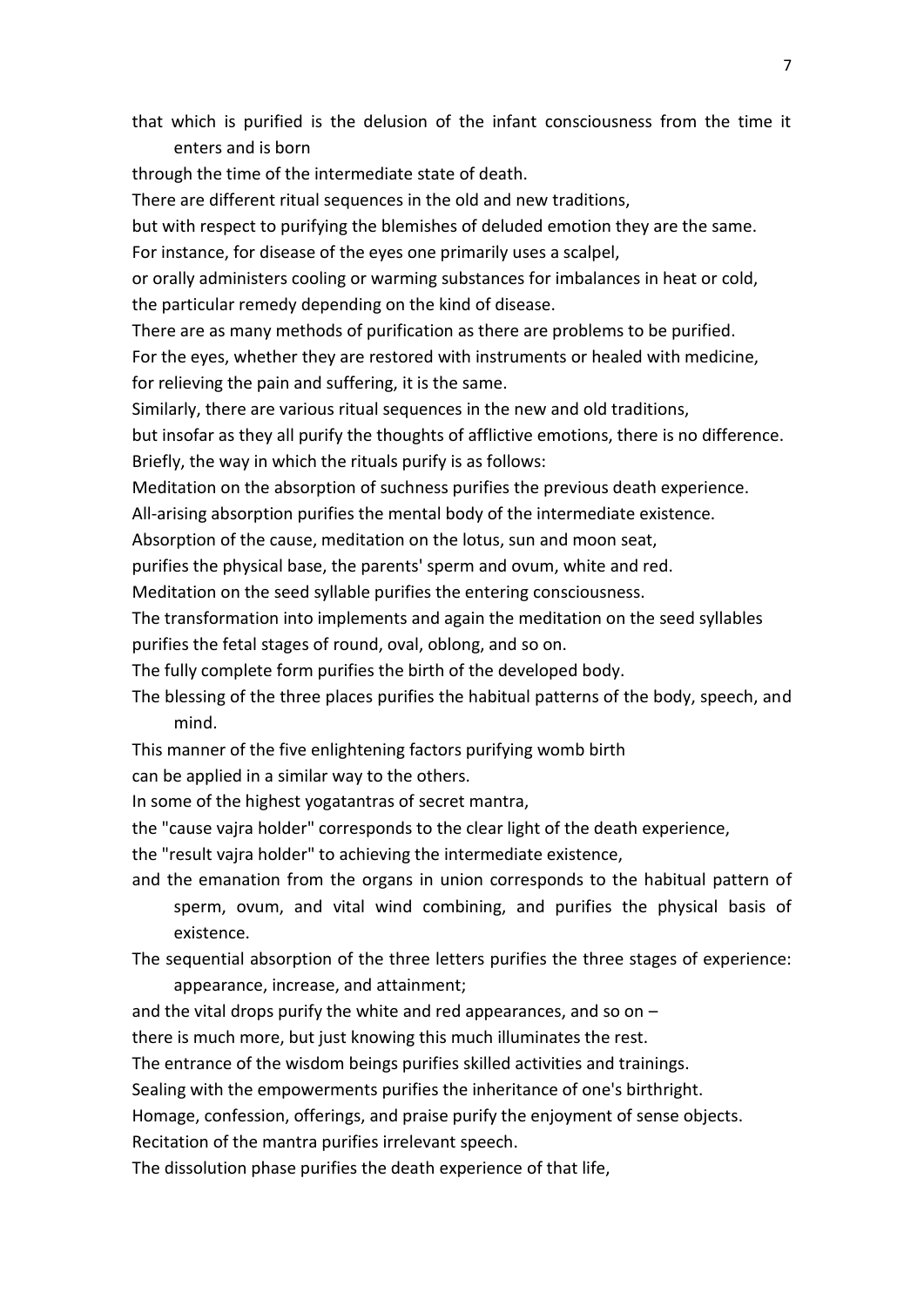and the reappearance in the deity's form purifies the intermediate existence. Without going further, this summarizes it.

- The initial going for refuge and generation of the intention of enlightenment, and the concluding dedication and aspiration
- are indispensable in the Great Vehicle approach.

Consecration of offerings, feast gatherings, and so on

are additional ways through which you can effortlessly complete the two accumulations.

[18] The basis of purification, which is this very buddha nature,

abides as the body, with its clear and complete *vajra* signs and marks.

A similar form is used as the path and leads to

the fruition of purification: that very divine form that existed as the basis.

At the time of ultimate fruition of actual freedom,

this is called "obtaining the state of *Vajradhara*."

[19] Whether one meditates on an elaborate or concise version of creation stage, there are three main points:

Clarity of form purifies attachment to the appearing object,

recollecting the purity frees one from clinging to corporeality,

and maintaining pride vanquishes clinging to ordinary self.

As to the first, initially visualize each individual part, such as the head, hands, feet, and so on,

and when somewhat used to that, meditate clearly on the entire form.

When meditation is not stable, and thoughts come and go,

focus your awareness on an implement, such as the vajra in the hand.

If you are languishing, focus on the crossed legs, and if sinking,

focus on something like a jewel in the deity's crown.

Then if there aren't so many active thoughts, but

the form is unclear and murky,

set before you a picture or statue

that is well made and appropriately painted,

and, without thinking, look at it for a long time.

Then immediately generate your own body in that image.

This will enhance the former meditation.

[20] You may recollect the appropriate purities,

but this mental exercise might just add to discursive thoughts.

For the beginner it will become the cause of unclear, scattered meditation.

It is better to meditate on the deity's form as empty and light, like a rainbow,

and to know that the one who is doing that is one's own mind.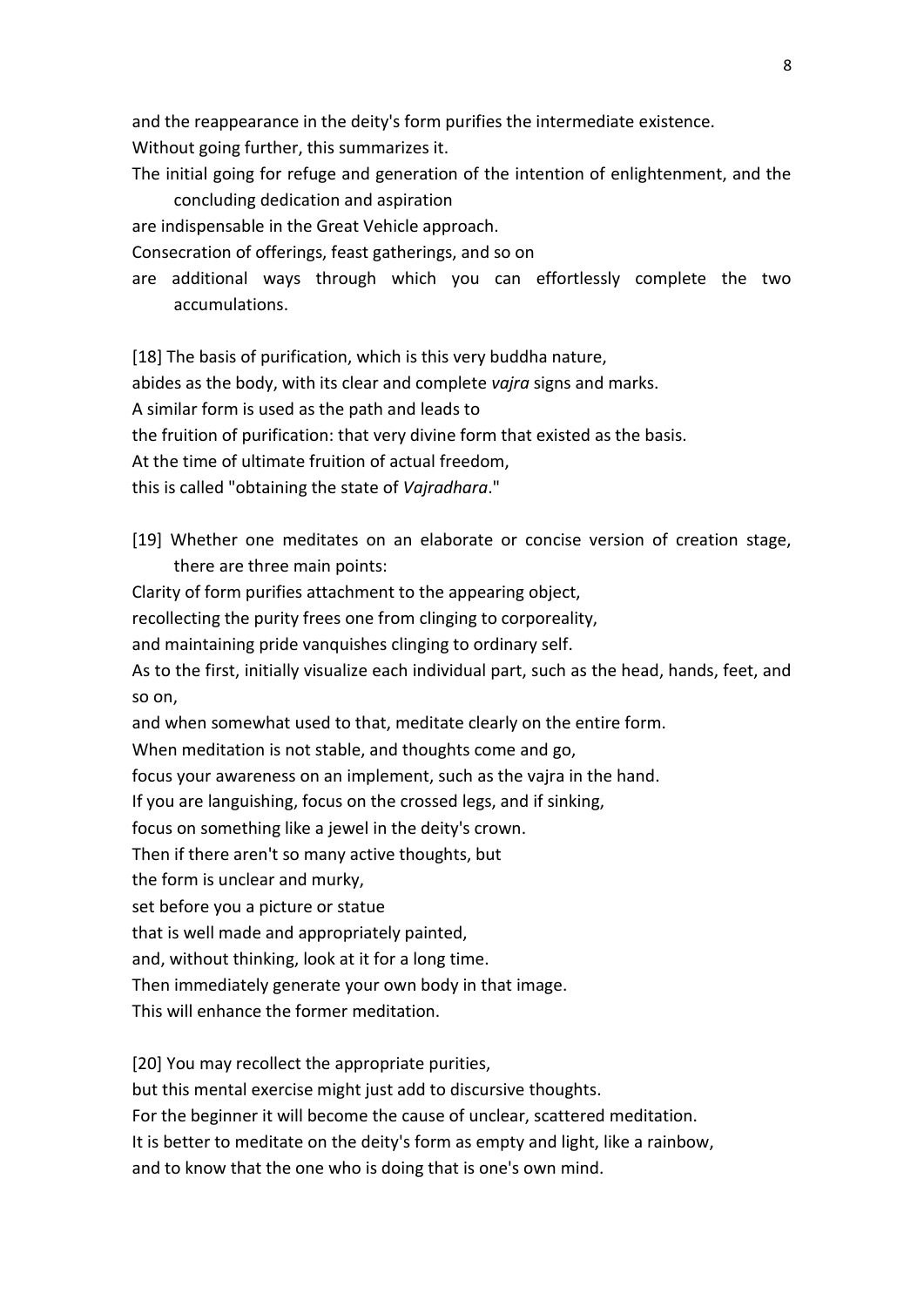Mind itself, intrinsically free of a basis, is emptiness, and the demonstration of its special qualities is the arising of forms of faces, hands, and ornaments.

[21] Do not meditate on pride; cut through the root of ego-clinging. When ego-clinging is destroyed, wherever one's mind focuses, its essence arises vividly. In this way, by meditation on the creation stage with effort, while actually meditating, the impact of "real" appearances will be diminished, and without meditating, the deity arises. This is the lesser experience of luminous appearance. When all deluded appearances, regardless of meditating or not, arise as the deity and divine palace, it is intermediate luminous appearance. When you meditate on the deity and form and formless beings see you as that deity, it is the great luminous appearance, called a maturation knowledge-holder in the Ancient tradition. [22] The clear form of the deity is the luminous appearance of your own mind, and the unclear, dissatisfying experience is also your mind!

So also, mind is the one who desires clarity and tries again,

and mind is the wisdom deity and guru.

Everything is mind's appearance, and yet mind itself is uncontrived.

The beauty of this ultimate essential point of the approach of the two stages

is that no matter which of the many creation stages you do,

if you apply clear awareness and mindfulness that is merely undistracted,

when the meditation is clear, it arises as clarity-emptiness and when obscure, as obscurity-emptiness!

[23] In general, creation stage is a contrivance,

but the path of contrivance leads to the authentic natural state.

With the mental conviction of the lack of reality in the root or ground

of deluded grasping to deluded appearance,

resting in a pristine state is completion stage itself, the actual natural state.

The first stage is the provisional meaning and the latter the definitive meaning.

[24] It is said that if you understand mind, knowing this one thing illuminates everything,

but if you don't understand mind, knowing everything obscures the one thing. The great master Noble Nagarjuna said it this way:

"Where there is appropriate understanding of emptiness, all things are appropriate, and if there is no appropriate understanding of emptiness, nothing is."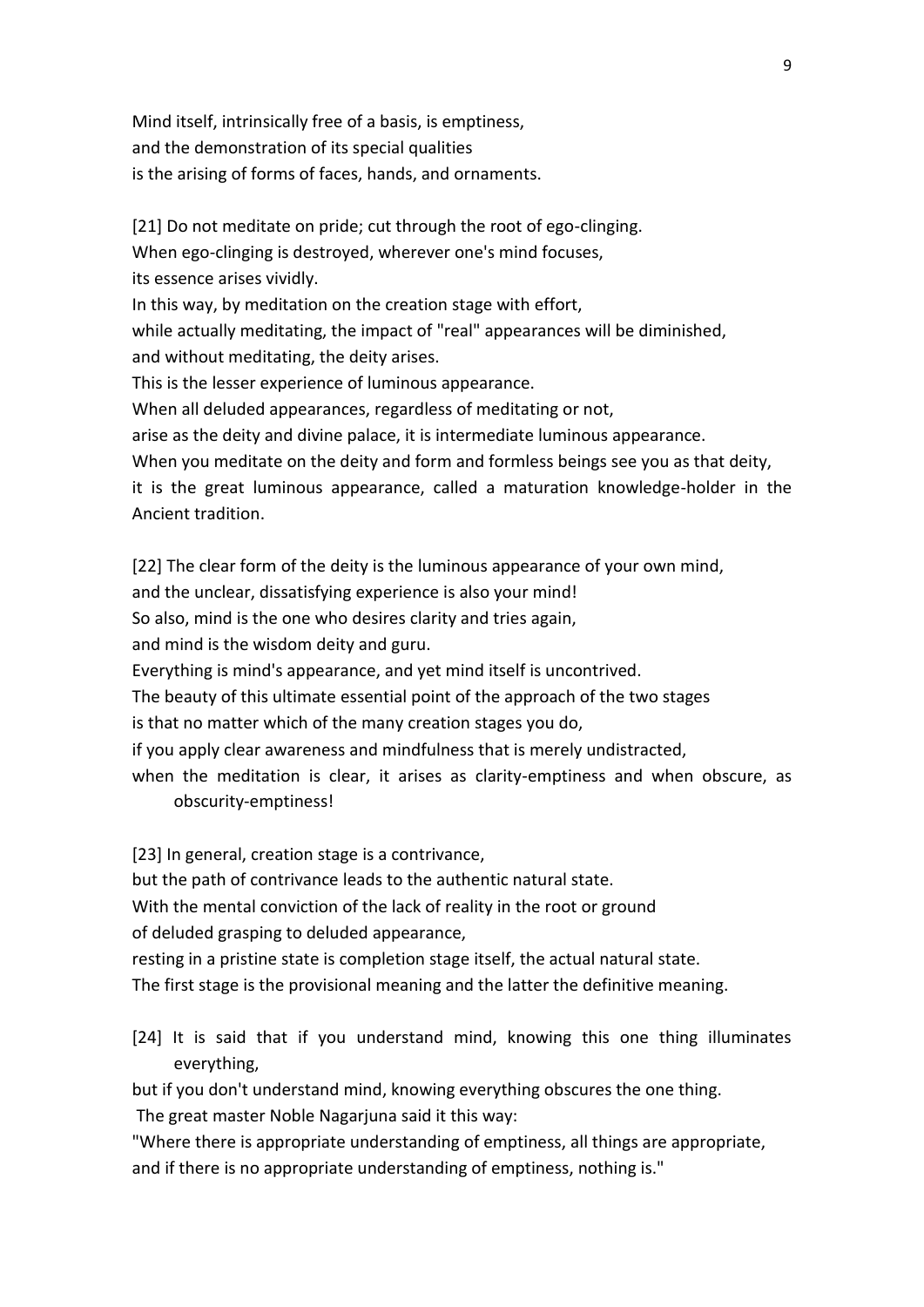All of the various designations, such as mahamudra, dzogchen, middle path, unembellished, ultimate, enlightened intention of the victorious ones, intrinsic nature, perfection of wisdom, view, meditation, and action, and so on, indicate that mind itself and the true nature of objects have no true reality whatsoever and are beyond intellect and inexpressible. This one point could well be the synopsis of all teachings.

[25] In bringing about meditation on the nature of mind in this way, the power of devotion causes it to arise from within, and more is really unnecessary. However, most ordinary people know very little about the meditation subject  $-$  the nature of mind  $$ and their meditation could prove ineffectual.

[26] Deluded mind consists of the eight impure groups of consciousness. The essence of that abides as the pure foundation. In order to indicate the suchness of that, the term "mind itself'' is used. The All-knowing Rangjung held that the eight groups are the five sense consciousnesses, the mental consciousness, afflictive mind, and the foundation consciousness. Since the "instantaneous mind" conditions all of those, when counted together, there are also held to be nine groups. The sutras mention many terms such as "appropriating consciousness," "deluded mind," "cognitive obscuration," and "foundation consciousness." Since it is taught that the intrinsic nature of the foundation is virtue, it is essentially self-liberated buddha nature. It is not the foundation itself that is removed, but it abides as the foundation of what is removed.

[27] So, for instance, the eight consciousness groups are like a variegated rope that is perceived as a snake, though that is not its true character: From the very first moment of this delusion, it was itself essentially empty. It is from beginningless time that co-emergent ignorance has obscured true nature. For example, the clear and limpid aspect of a mirror is the buddha nature, and the tarnish on it is the foundation consciousness, also called cognitive obscuration or co-emergent ignorance. Like the coat of tarnish, the foundation consciousness wears the collection of habitual patterns, the obscuration of afflictive emotions.

The essentially empty nature of consciousness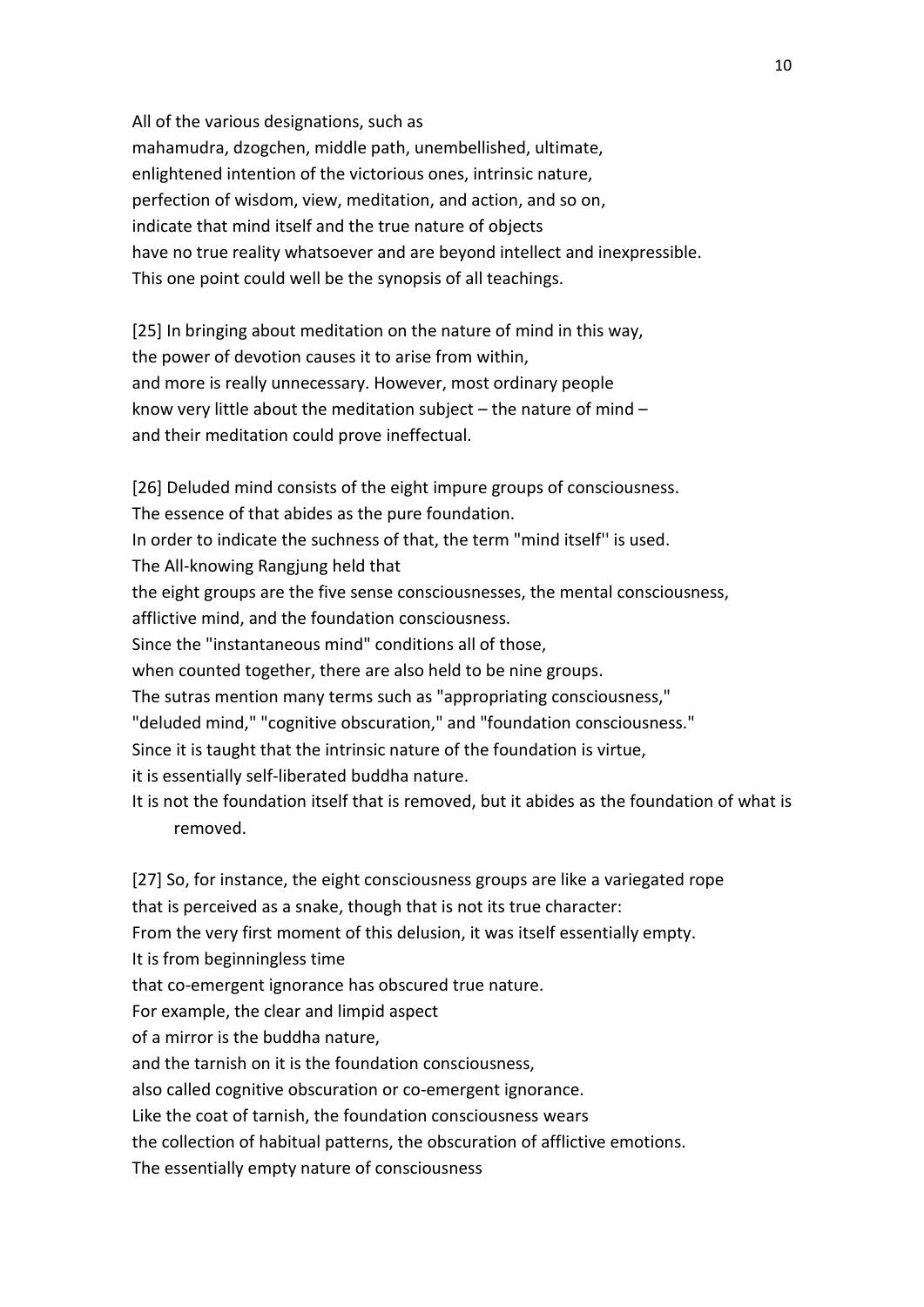is identified as the self, and objective reality is projected onto its luminous aspect. The instantaneous mind moves the six consciousness groups and causes the meeting of object and organ. Though nothing other than mind itself, the appearance of duality predominates. For example, when the eye perceives a form, although there is no form outside of the eye consciousness, the luminous aspect is mistaken for form and the empty aspect for the organ. The instantaneous mind function coalesces the process: eye consciousness initially arises undeluded, free of concept, but instantaneously it is suppressed and the feeling of duality arises, and with it the mental sixth consciousness. Experiencing happiness, suffering, or neutrality, the discriminations of attachment, aversion, and ignorance arise, and this is the afflictive mind. Then through rejection or acceptance, the foundation consciousness is imprinted with the accumulation of karmic action, also called formation. When the sixth mind is counted together with the instantaneous mind, perceiving externally with the five senses, it is the object; when the afflictive mind functions with the instantaneous mind, directed inward, it leaves habitual patterns in the foundation. Left there, the karma abides without effect

as unavoidable potential until it ripens.

[28] Habitual patterns of totally pure virtue

cannot be accumulated as imprints on the foundation consciousness.

In this case, the afflictive mind becomes the fully purified mind,

and since that is the remedy, virtue is imprinted on pristine wisdom.

Virtuous thoughts arise from the intrinsic radiance of foundation wisdom.

This accumulation of the roots of virtue

becomes the condition of freedom and cause of complete fruition

and also cannot be interrupted or lost.

With the foundation functioning as the cause of the outer objects, inner sense faculties,

and all the consciousnesses in between,

the afflictive mind is like the clouds, the six groups like rain,

the karmic actions are the rivers, and

habitual patterns of the foundation are the ocean.

- In this example, the agent that connects all of this in some kind of continuity is the instantaneous mind.
- [29] For the practitioner, this means that just as soon as the instantaneous mind barely arises from the foundation consciousness,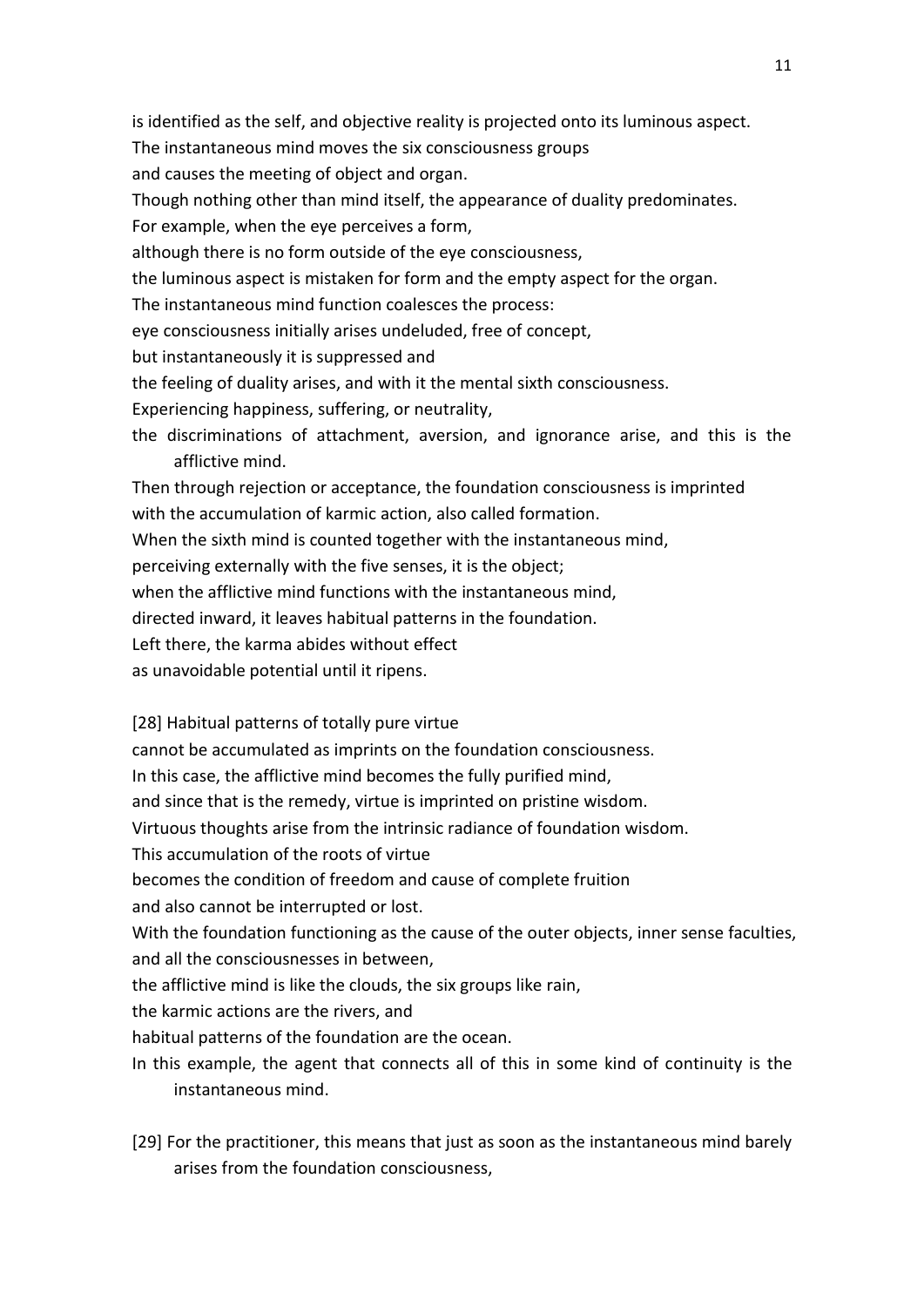without any extension of duration, you should place the attention directly upon it. This is called liberation in the first moment, or vanquished at first sight, in certain doctrinal terms. When the sixth mind consciousness and afflictive mind have just arisen, and are recognized through mindfulness and liberated in their own place, it is called liberation in the second or third moment.

[30] However, since that discursive thought is the dynamic energy of mind,

it is impossible for thoughts of attachment and aversion not to arise.

However, if you rely on mindful awareness, discursive thoughts cannot accumulate karma.

It is like pouring water into a vase with a hole in the bottom.

The deluded thought and the aspect of awareness that distinguishes it are equal,

for the discriminating thought itself measures the thought of attachment.

It is like fire alighting on fine grass husks:

although the fire and the husks appeared as two things,

they instantly become just fire.

So it could be called simply fire.

[31] In short, our present state of neutrality,

the darkness of total lack of awareness,

is the cognitive obscuration of foundation consciousness.

It is also called co-emergent ignorance.

When an object and the sense organ meet, such as seeing a conch shell on the road,

in the first instant of seeing the form, the eye consciousness is said to be without concept.

But due to that contact, what is called "feeling" occurs,

and then, if it is a nice white conch, mental pleasure, and so on.

At this point, with the arising of attachment or aversion, afflictive mind has arrived.

From what is called "perception" comes "formation," and so on:

through the twelve interdependent links the wheel of existence turns.

Even if you tried to block eye consciousness and mental consciousness, they wouldn't cease,

but they don't have the power to accumulate karmic habitual patterns.

But when finally afflictive mind has taken over,

for an ordinary person without recourse to view, meditation, and action,

habitual patterns imprinted on the foundation will accumulate.

For that reason you should try not to fall under its power.

The instantaneous mind is the one that connects this whole process, like the force of water.

If you understand the significance of the eight groups in this way,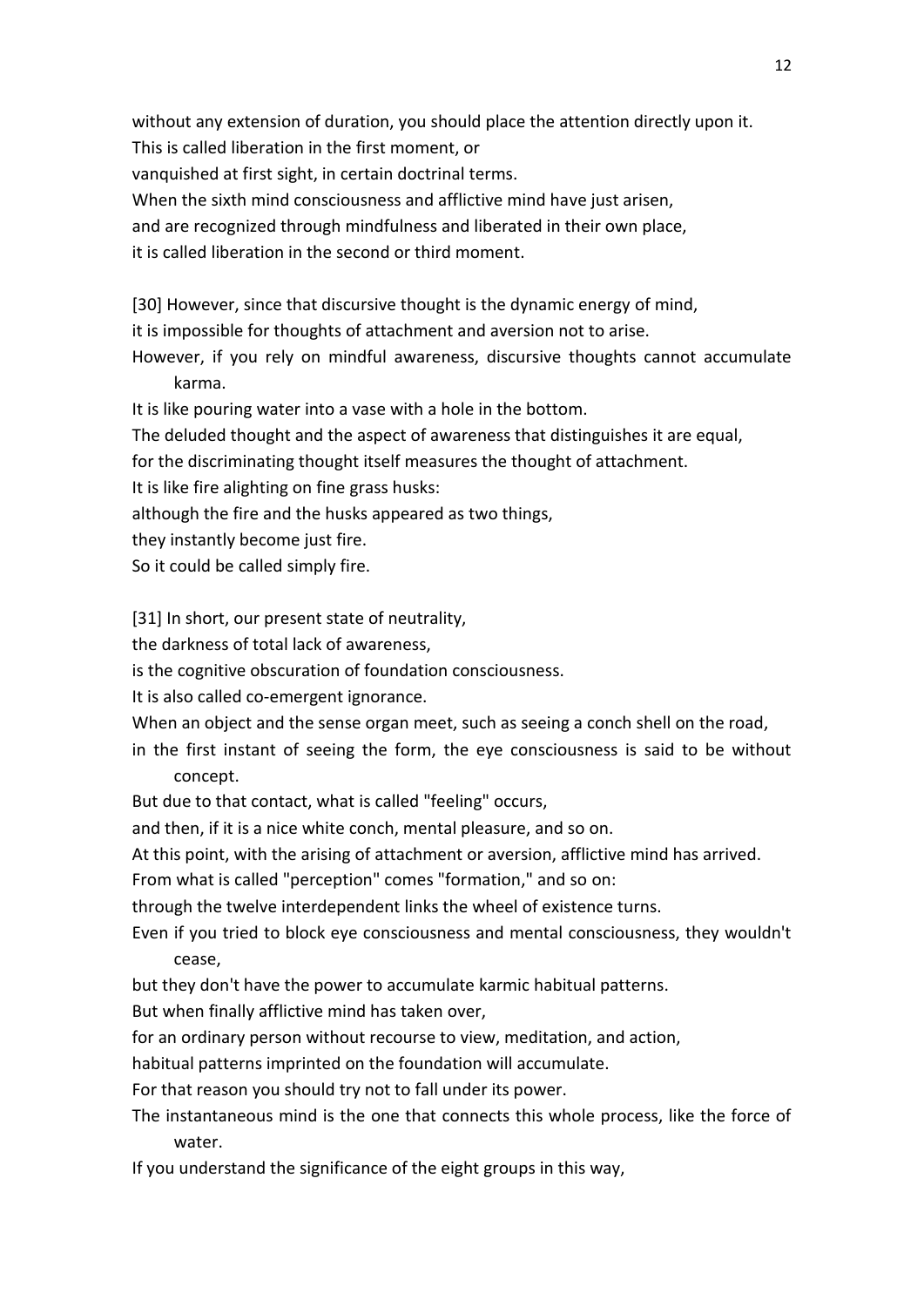and are skilled in applying it directly to practice, you can cut through the dualistic relationship of the six groups and their objects, and then the six sense objects will not have the power to disturb meditation.

[32] This is the beginning of turning the sense organs and their consciousnesses inward. At that time, the signs that the ten vital winds have matured are experiences of smoke, mirages, eclipses, and so on. The power of "real" appearances is diminished; and without obscurity,

countless deities, spheres, and so on appear wherever you focus,

outwardly and inwardly, in your body and your mind,

automatically arising without effort, expectation, or anxiety.

As a sign of attaining warmth, you are no longer interested in

useless communication and associations,

and you desire only to remain in solitude without distraction.

The flow of thoughts is cut off and, like the clear sky,

boundless experiences of bliss, clarity, and nonthought arise in body, speech, and mind. However, these are only signs on the path, a few approximations of confidence, and have nothing whatsoever to do with attainment of higher stages.

When these experiences are objectified, they are subject to arising, ceasing, and

changing,

and cannot be permanent, according to all adepts.

True actualization of the open spaciousness of inherent wisdom without object is termed "the pristine wisdom of realization."

At that time, the desires and aversions of view, meditation, and action are exhausted, and one simply falls directly upon ordinary mind.

With the absolute conviction of recognizing what has been there all along,

like a contented person who has finished all work,

all effort is dropped: it is the ultimate fruition.

[33] Deceiving appearances appear in variety as non-appearance. Though appearing to appear, being essentially without reality, they are empty. Of mind itself, luminous awareness without foundation, free of basis, you cannot say anything in regard to existence or non-existence.

[34] In the levels higher than mahayoga, the sublime view is that total purity is inseparable from the truth of suffering.

When the absolute is actualized through meditation on the two stages,

- it follows that the relative, which is without foundation and basis, automatically disappears.
- Therefore, all phenomena of cyclic existence or transcendence, included within both appearance and mind,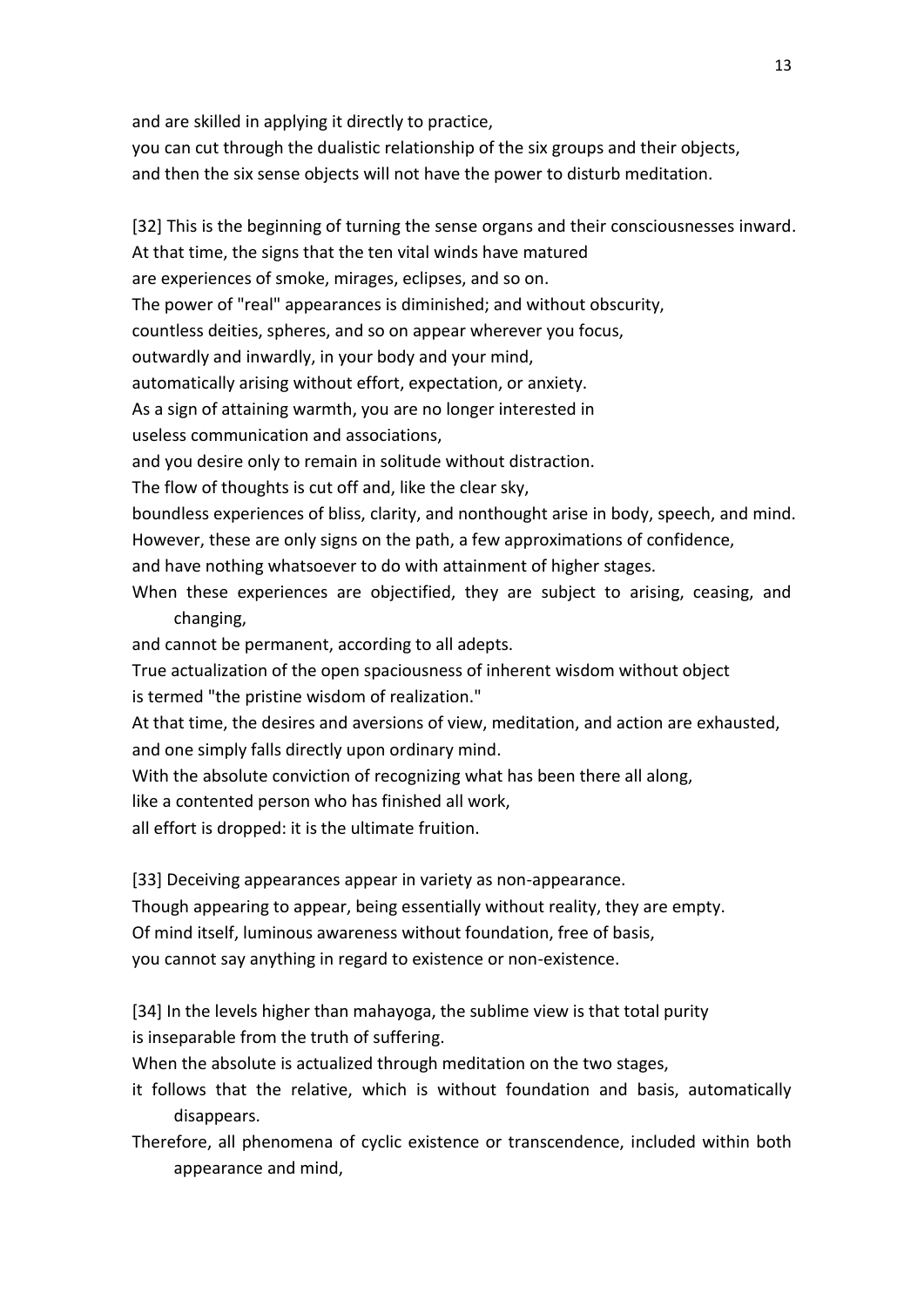have no reality whatsoever but arise in any way whatsoever. When this is realized, it is proof that listening and contemplating have hit the mark.

[35] The many techniques of creation and completion, both with and without visualization,

such as rejecting or transforming or resting in deceiving appearances, are purificatory methods, and that is where the value of all practice lies. Thoughts of past, present, and future are like ripples on water, never ending. Without pursuing them, whatever the subject of concentration is, upon that itself, like a master craftsperson spinning yarn, not too tight or too loose, but just right for the material, the wise direct their watchguard of mindfulness again and again. When somewhat used to that, mindfulness will grow stronger, and the progressive experiences, such as one-pointedness, will arise. Don't fall into the so-called residue of mind or awareness, the ordinary mental undercurrent, but rather intensify the clarity. The undercurrent can be more harmful than both sinking and scattering.

[36] When you establish for certain the true nature of mind, many things arise, yet they are not other than the one. That one thing also cannot even be grasped by objective clinging. Looking at it, it is not seen, being without color or shape. This is a sign of its being without foundation, free of basis, and beyond intellect. Its essence is empty, its nature clarity, and its dynamic play of compassion arises without inhibition. Indeed, it is the three bodies that have been spontaneously present all along.

[37] You try to block thoughts and yet they are not blocked – first one unblocked thought arises, then a second – let them arise. When they arise, send them wherever they go and stand guard. Since there is no place for them to go, they have returned, like a crow who has taken off from a ship. Rest like the movement of swells at sea.

[38] Undistracted mindfulness and continuous mental abiding may be difficult, and you must proceed by small steps. Nevertheless, it is crucial to maintain the effort without becoming discouraged.

[39] If abiding is stabilized but attachment to it is not released, you will not be able to surpass the three realms, and the facade of realization will be whisked away by the movement of thoughts.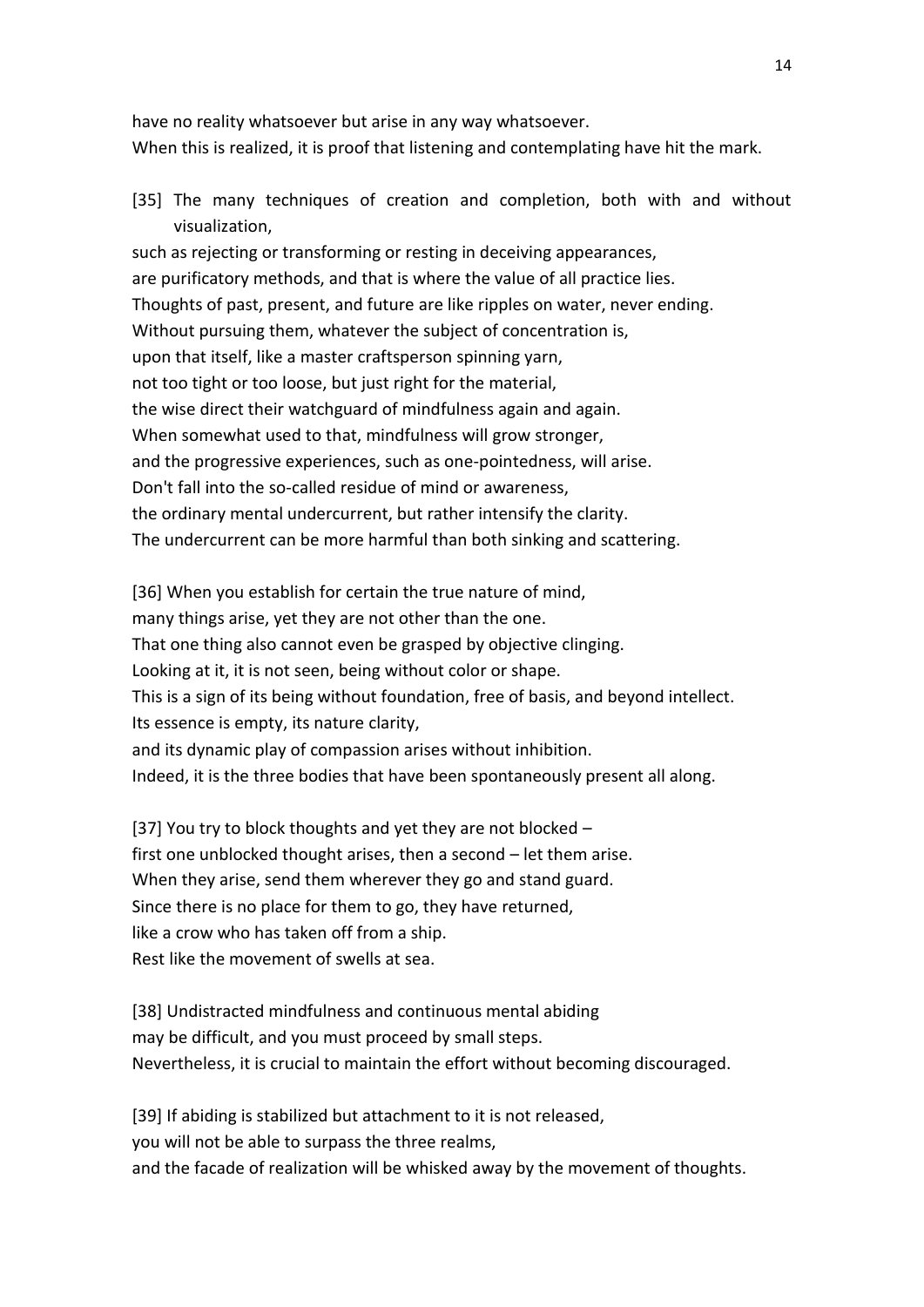One cannot see the moon's reflection in disturbed water. Therefore, first develop the experiences of calm abiding, and then meditate on superior insight; this is the normal approach.

[40] Generally, everything up to the mahamudra is termed "mind path." Common dzogchen is also included in this. The class of exceptional esoteric instructions is said to be the "awareness path," and as such, it is not definite that one must begin with calm abiding. When the nature of naked awareness itself, without exaggeration or denial, is revealed, it is sufficient just to become accustomed to that. However, if the true nature is not unerringly revealed, then even the profound esoteric instructions will be difficult to assimilate. In that case, it is better to tread the gradual path.

[41] "Nonmeditation," "nondistraction," "abandoning mental doings," "maintaining whatever arises," "ordinary mind," and "free of intellect" all mean uncontrived.

[42] Whatever abiding or moving is perceived, it is unnecessary to fabricate anything. Again minding and again concentrating is certainly adding deluded thought onto itself. Focusing directly upon bare awareness,

called "maintaining whatever arises," is the path of all the adepts.

[43] In the ways of applying practice to one's being, such as the middle way, pacification and severance, mahamudra, and common dzogchen, whatever thoughts arise, without making anything out of them, you look nakedly right at them, and they become the path of liberation. In the path of the heart-drop esoteric instruction of dzogchen, you look inwardly right at the one who perceives whatever thoughts arise, and you encounter the essence of reality. Deluded appearance and thoughts disappear in their own ground without your paying attention to them. I have heard several learned and accomplished gurus say that the former is focusing outward with dualistic clinging, while the latter is focusing inward and is truly nondualism. Even if that is so, the methods of liberating thoughts must include definite experiences in the three stages. Thus, according to Vimalamitra, liberation without an initial and subsequent thought is like a child looking around in wonderment in a temple: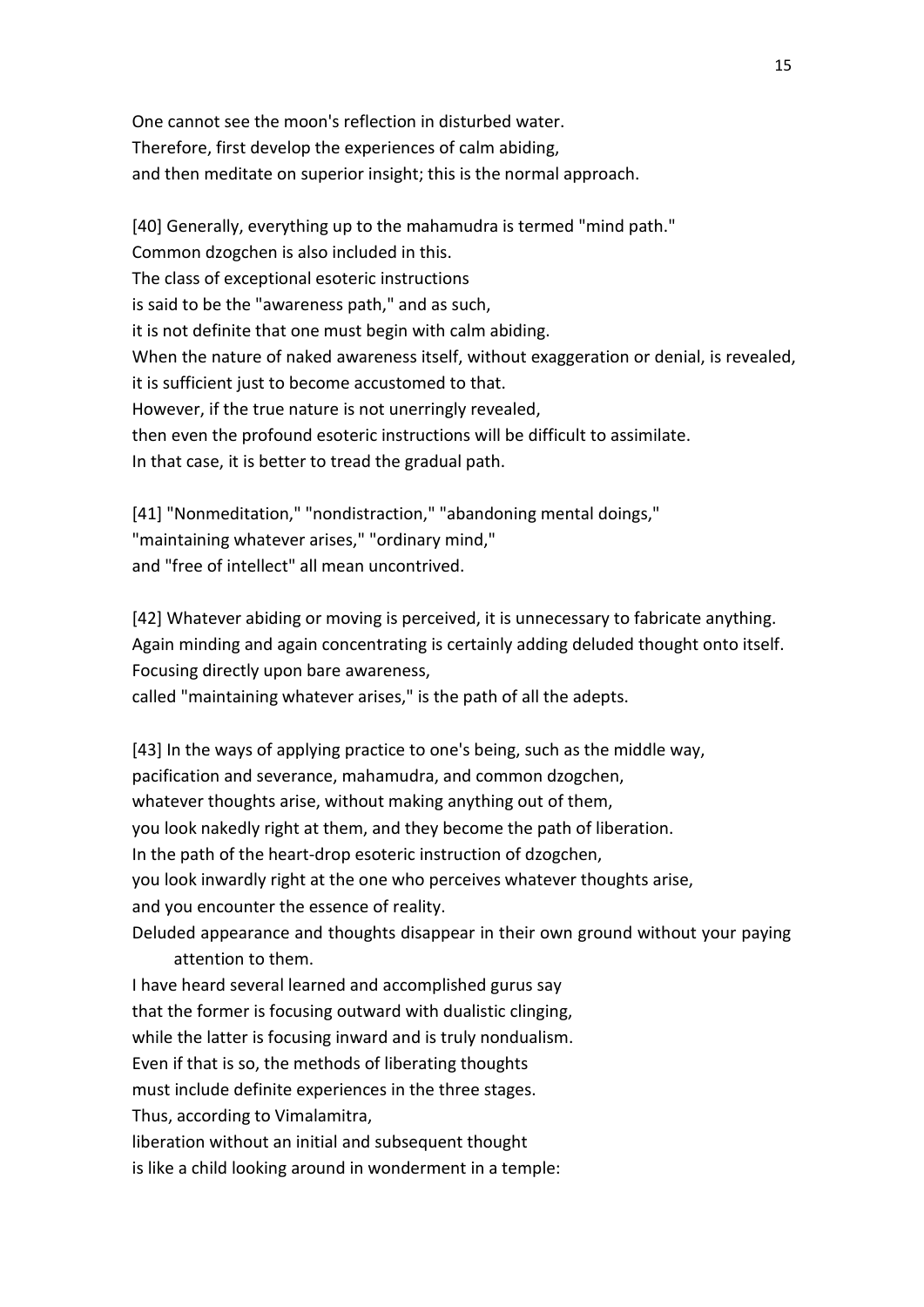there is no mental construct of good or bad made from the initial perception. Liberation in its own ground of whatever thought arises is like the snake's knot disappearing in space: as soon as it appears, it disappears without need of a remedy. Liberation in thoughts, being neither helpful nor harmful, is like a burglar raiding an empty house: whether it occurs or not, there is neither loss nor gain.

[44] In short, the essential meaning is this: understand the essential points of meditation;

do not fall under the power of mediocrity in external manners;

and inwardly, exert effort tempered just right.

These should be understood as the signs of obtaining stability.

Nonmeditation is the exhaustion of effort.

Although there is nothing to meditate on, there is something to get used to.

For the sake of habituation, while eating, resting, going, or staying,

in all activities, it is crucial not to give in to distraction.

[45] When alone, you can relax and maintain true nature.

When in a crowd, the powers of mindfulness, awareness, and clarity need to be carefully guarded.

Since mindful awareness in essence has no true existence,

there is nothing to attend to, but there is something to establish.

Since it is awareness-emptiness, it is somewhat difficult to establish,

but once you are used to it, it will be like meeting an old acquaintance.

Whatever appearances, sounds, or thoughts occur,

there is not one iota that is not an aspect of awareness itself.

[46] The esoteric instructions of exceptional atiyoga speak of

the distinction between mind and intrinsic awareness.

Mindfulness cannot grasp the nature of clear light —

this abstruse aspect, with movement and memory, that is difficult to cut through, is mind.

With no object of cognizance, the nature of clear light is seen  $-$ 

this radiant aspect that abides like a candle is the latter.

It is like a sudden fright without a known object,

but when it is recognized, confidence is established.

It is said that awareness is empty of movement, unborn, and liberated.

These are not just the words of emptiness seen in books.

They are the direct oral precepts of the lineage gurus that are like the heart's blood.

They are not revealed to those of broken commitment, sophists, and so on —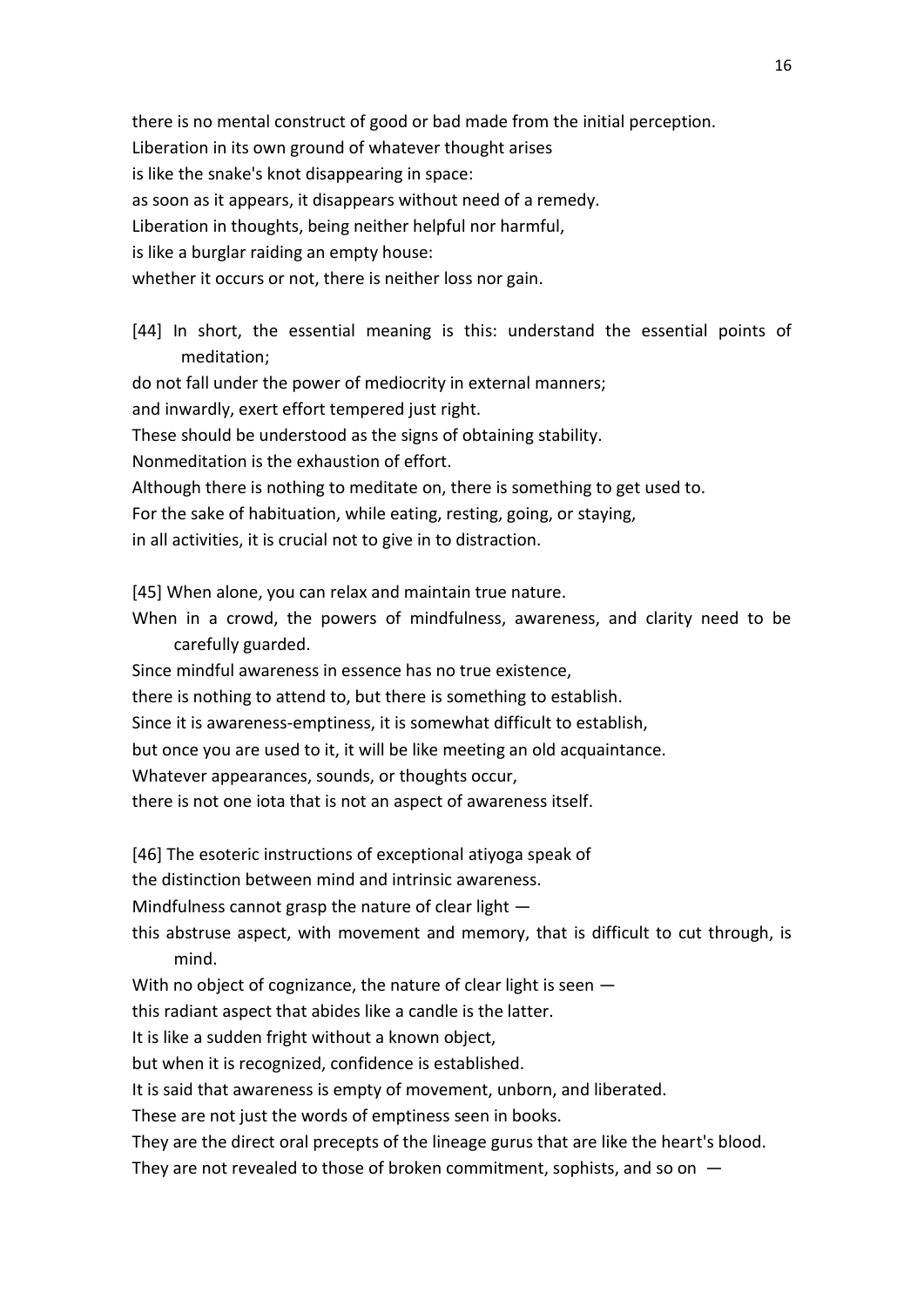the protectors of mantra keep a sharp watch!

[47] Uncontrived reality does not need to be sustained continuously:

the initial incident recalled is sufficient.

It was taught by the previous Kagyu masters

that by meditating on the essence, the karmic obscurations of many eons

are purified, and furthermore, the vital wind enters the central channel automatically. There are other benefits too great to speak of.

If you know your own nature, it is the knowledge of the one thing that liberates all.

When your mental powers are weak, and maintaining without focusing on something is difficult,

practice developing mindfulness in creation stage and other techniques that are in keeping with your condition.

[48] In sustaining nonfocusing, the mixing of basic space and intrinsic awareness is enhanced by mixing the source, mind, with the center of space

or the midst of the ocean to illuminate mindfulness.

At that time, awareness-emptiness without center or circumference arises.

[49] Three things are said to pose the danger of misunderstanding: emptiness, calm abiding, and neutrality.

Emptiness means freedom from the extremes of existence and nonexistence, birth and cessation, eternalism and nihilism.

It is called an experience in awareness, unimaginable, inconceivable, and ineffable.

[50] Calm abiding is thoroughly pacifying the churning of thoughts and resting the mind evenly, without center or circumference, abiding like the ocean without waves.

[51] Neutrality is when the power of mindful awareness weakens, and you pursue the subtle mental movements. When mindful awareness arrives, it is more like hindsight. It is like water flowing through grass: you see it only when it comes out the other side.

[52] During meditation, if a state of neutrality occurs, single it out, that is, tighten up the mindful awareness. When dark torpor sets in, clear out the stale breath and wake up by chanting, shouting, swaying, and so on.

[53] When angry thoughts arise vividly,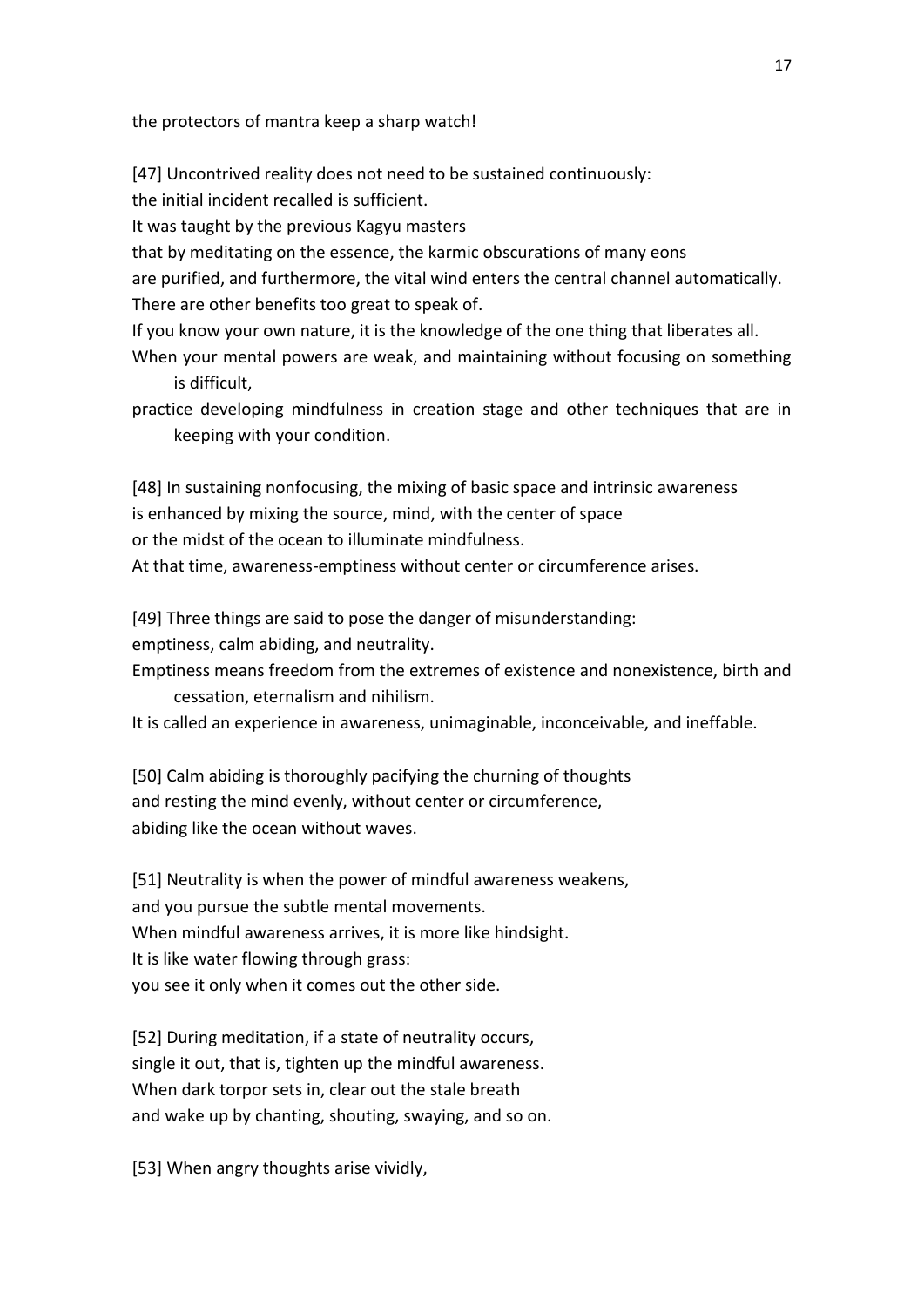if you look at them nakedly and rest without fabrication, they will vanish in their own ground without harm or benefit. Self-arising wisdom is none other than that. That vivid arising within a state of nonfabrication takes the form of anger but is essentially pristine wisdom. In the wake of the vanishing anger, the radiance of emptiness need not be pursued. That emptiness without frame of reference irwhat's called "unity," as are Vajrasattva and the others. Apply this also to the affiictive emotions, such as desire and so on.

[54] In the completely perfect sense, there is no meditation and nothing to meditate on.

When mindfulness alone is enough, it is the peak of practice. In the ultimate sense, even mindfulness itself does not exist. When the basis of mindfulness is absolved in basic space, we speak of wisdom. As when fuel is used up the fire is also extinguished, when delusion is used up the remedy itself is eliminated. This is the sphere of activity of all noble ones.

[55] It is not meditation, nor is it nonmeditation. Not being meditation, there is nothing at all to focus on, and not being nonmeditation, there can be no distraction. Simply place the mind on the bare apprehension of the nature of reality. This is not a thought-object of the rational mind, because the absolute is beyond intellect and without reference point. If the intimate connection between thought and object is not severed, although you call it "uncontrived," it cannot reverse delusion. Severing the inner perceiver and the external object may be called self-arising self-liberating, but it is still duality. When there is no antidote, it is self-arising self-liberating.

[56] One's very own mind is the child appearing to the mother.

Like bubbles rising out of water, appearances arise out of attachment,

and yet if you know that it is the play of nonduality,

- then this is what is meant by appearance and mind being the meeting of mother and child.
- You won't find acceptance or rejection of cyclic existence and transcendence, good and bad, realized and unrealized –

emptiness and completion were always present.

All view, meditation, and action is included in that,

and since all the commitments to preserve are also included in that,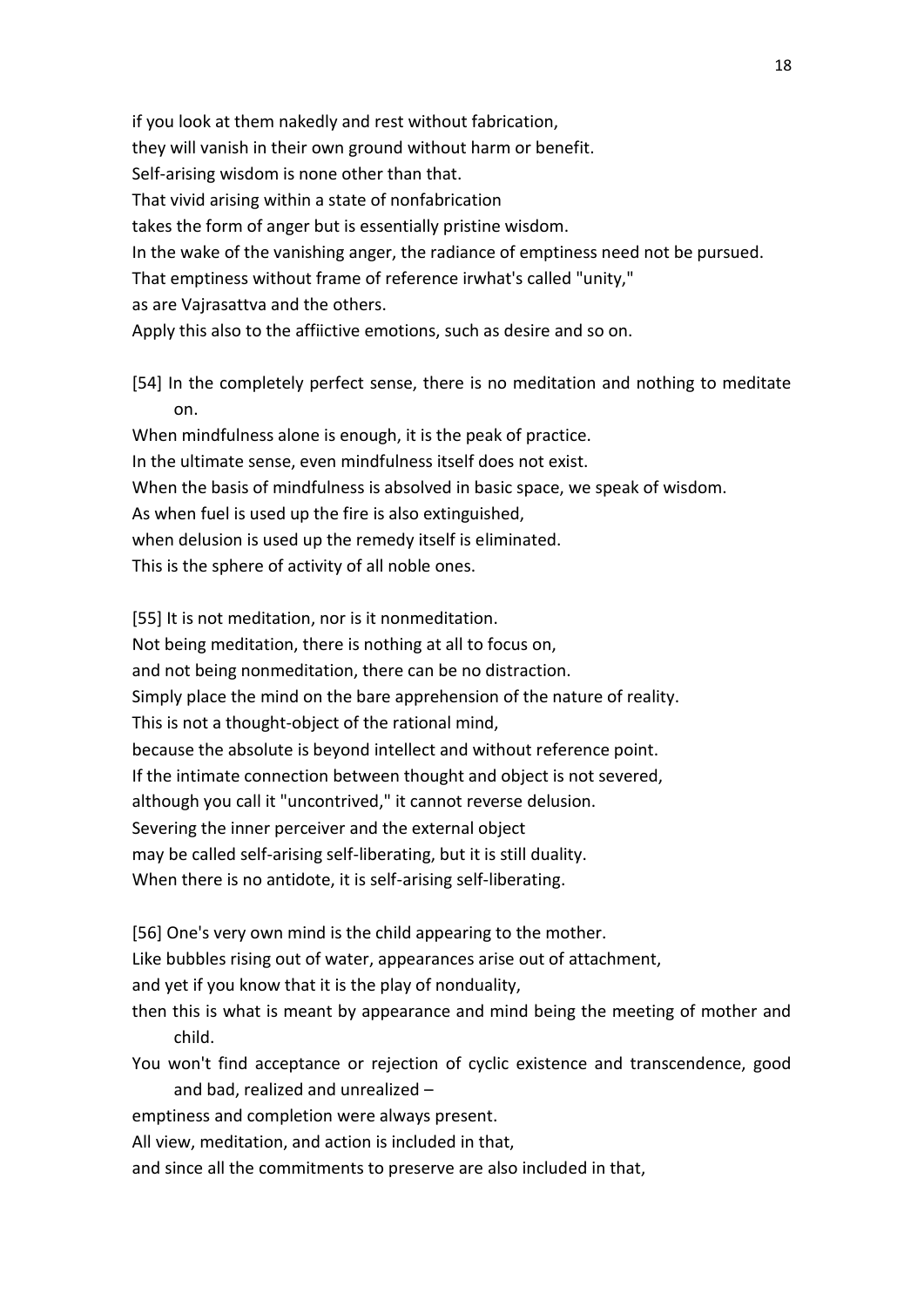the dzogchen atiyoga teaches four commitments to preserve that are kept by not preserving. Being without interruption in preservation is the commitment of "nonexistence," being free of duality is "evenness," everything being perfect in mind is "singularity," and this completion in itself without anything else is "spontaneously perfect." This is the ultimate intention of the victorious ones of the three times.

[57] Don't bother with examination of dreams when awakening at dawn and all the other methods of welcoming discursive thinking. Resting within mindfulness during illuminated practice, the brilliance and murkiness of today's awareness will separate out.

[58] Not understanding rejection and acceptance; lack of devotion in Dharma, careless, compulsive behavior, and excessive afflictive emotion – if these four are present, faults and downfalls will fall like rain. It is as if the four trapdoors to downfalls are wide open. But if you maintain cautious mindful awareness, even the afflictive emotions will turn into great wisdom; what need to mention that all else becomes virtue? All the essential points of daily-life applications are held by mindfulness. Without mindfulness, you won't even remember these applications, and their mere existence is of no benefit whatsoever. You must proceed directly with a direct attitude. Relying on cautious attention in all activities is like having Shakyamuni himself as your constant companion.

[59] Consecrate food and drink as nectar with OM AH HUNG, and before lunch recite the brief or extensive verses of *The Sutra of Recalling the ]ewels*. Imagine your own body as a deity, and in the crown, throat, and heart centers, the hundred wrathful deities, knowledge-holders, and peaceful deities, and meditate mainly on inseparability with your source guru. Imagining your pores filled with knowledge-holders, dakinis, and so on, like a bursting bag of sesame seeds; in a state of deliberate mindfulness, partake without attachment. It doesn't matter if you see it as ordinary food and drink; whatever you eat will become a sacred feast.

[60] Other applications for daily living are guru yoga, bodhisattva activities, creation and completion stage practices, and so on.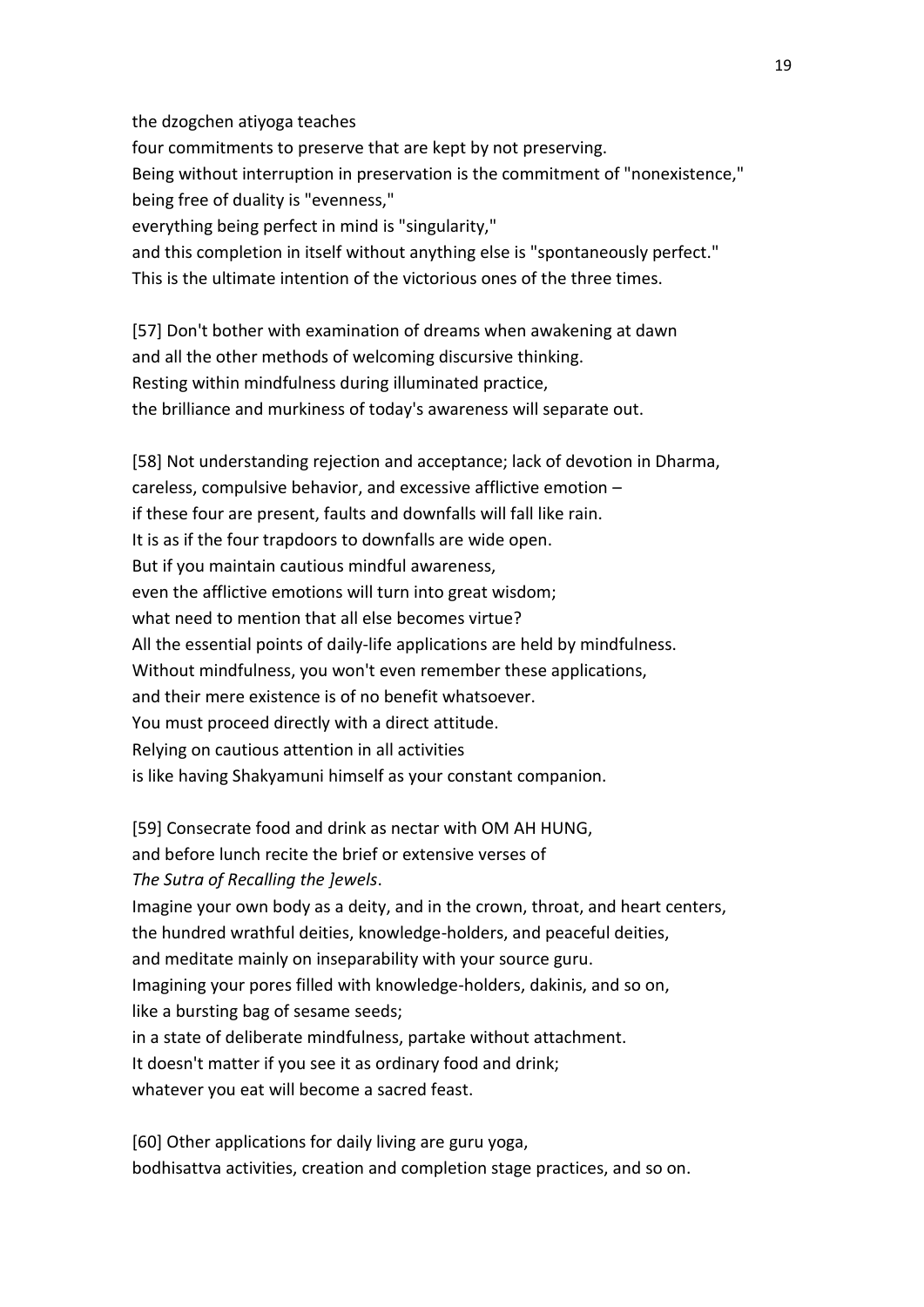You can receive whatever meditation you desire from your guru.

[61] All that is composite is impermanent, all that is corrupt is suffering, transcending misery, all phenomena are peace and emptiness – these are the four seals that distinguish the genuine Buddhist view. Offering food cakes to Jambhala, a pinch of food to the Plunderer, and water to the Constricted Throat and Blazing Mouth spirits – these are the four seals that distinguish genuine Buddhist activity. If you uphold these eight seals of view and action, you are a follower of the victorious ones, but if not, you are not a disciple – this was taught by Shakyamuni.

[62] The lord of refuge in Tibet and Kham is Orgyen. Remembering his kindness and life example, supplicate him. Tibet's deity of good fortune is the Great Compassionate One. Diligently recite the six-syllable mantra.

[63] The profound essential points for wisdom to arise naturally are these: Since the vital winds of duality are naturally pure, effortlessly hold the intermediate wind. Since whatever appears is the door to the arising of wisdom, open the great crystal kati channel to the sky. Since whatever arises is liberated without focusing on it, focus on the letter HUNG as the essence of one's mind. If you possess these three special essential points, you will easily arrive at the primordial place of the victorious ones.

[64] Additionally, in the morning as soon as you rise, having cleared away the stale breath, apply HUNG AH OM to the exhaling, pausing, and inhaling, counting twenty-one or a hundred times. Imagine that all your breathing during the day is like that. When going to sleep, apply the three letters to exhaling, inhaling, and pausing, and imagine that all your breathing during the night is like that. By doing this, your daily 21,600 breaths become mantra and the deity's recitation requirement is fulfilled without hardship.

[65] The king of Dharma, the unsurpassable Dagpo, said that there is no more profound approach than looking at the essence and holding a few "gentle" breaths while doing profound mental recitation, thus incorporating it with human life, and occasionally praying to the guru and blending your minds.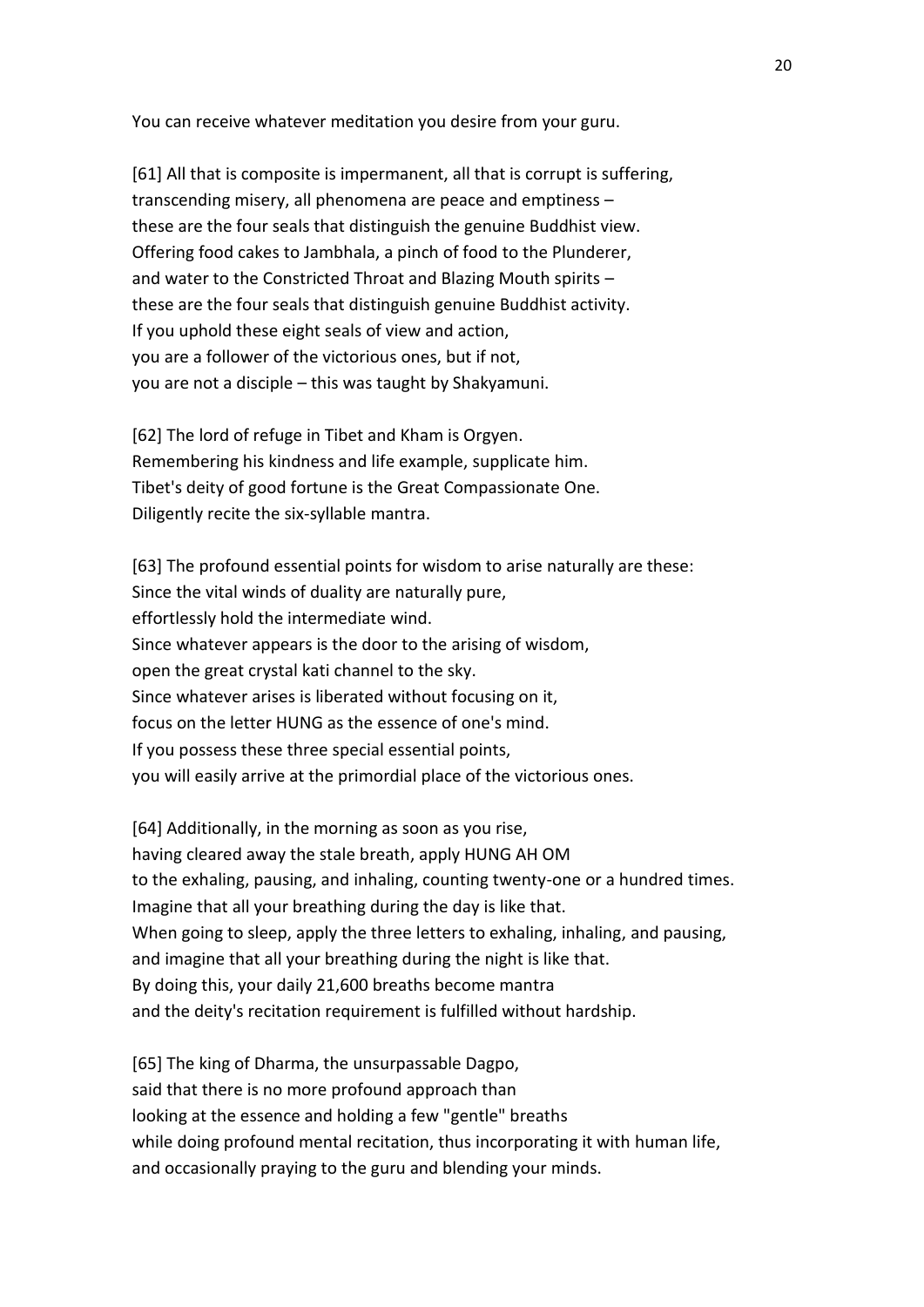[66] When retiring to sleep, draw the guru from above your head into the center of your heart,

abandon the coming and going of thoughts, memories, and all mental activity,

and relax into a state of undistracted devotion and prayer.

Then the clear light will gradually arise out of deep sleep.

[67] If you want to do the meditation of recognizing, changing, expanding, and purifying dreams,

you must maintain an attitude during the day that all appearances are dreams,

and then it will be easy to deal with dreams.

If you tend to solidify appearances during the day,

then at night, even if you recognize dreams, the practice will be difficult.

Also, to cut through the intermediate existence

you need to have cut through the dream experience.

If you don't realize that all waking appearances are like dreams or illusions, then one vast mass of delusion will obscure another.

[68] In general, impermanence, love and compassion,

devotion, creation stage, dream yoga, illusory body yoga,

intermediate existence yoga, and so on; all those practices that require habituation,

should be conscientiously applied during the four daily activities.

Quickly assimilating them, they will become part of your being.

Someone like me who cannot remember to practice Dharma sincerely has not mixed the Dharma with his being.

However, due to the ·good influence of previously accumulated virtuous karma,

I do have sincere faith in the teachings of the Buddha,

and with just this I have the intention to benefit others.

This is the primary cause [for this composition], and the secondary cause was the encouragement of the spiritual friend Shrimen, who perfectly possesses the three trainings.

I wrote it not through my own gifts, but rather like a parrot mimicking Dharma talk.

May the roots of this virtue render service to the glorious Karmapa

and the lineage of gurus and disciples.

May the expansion of their enlightened activities bring all beings throughout space to the mastery of the state of Vajradhara in a single lifetime.